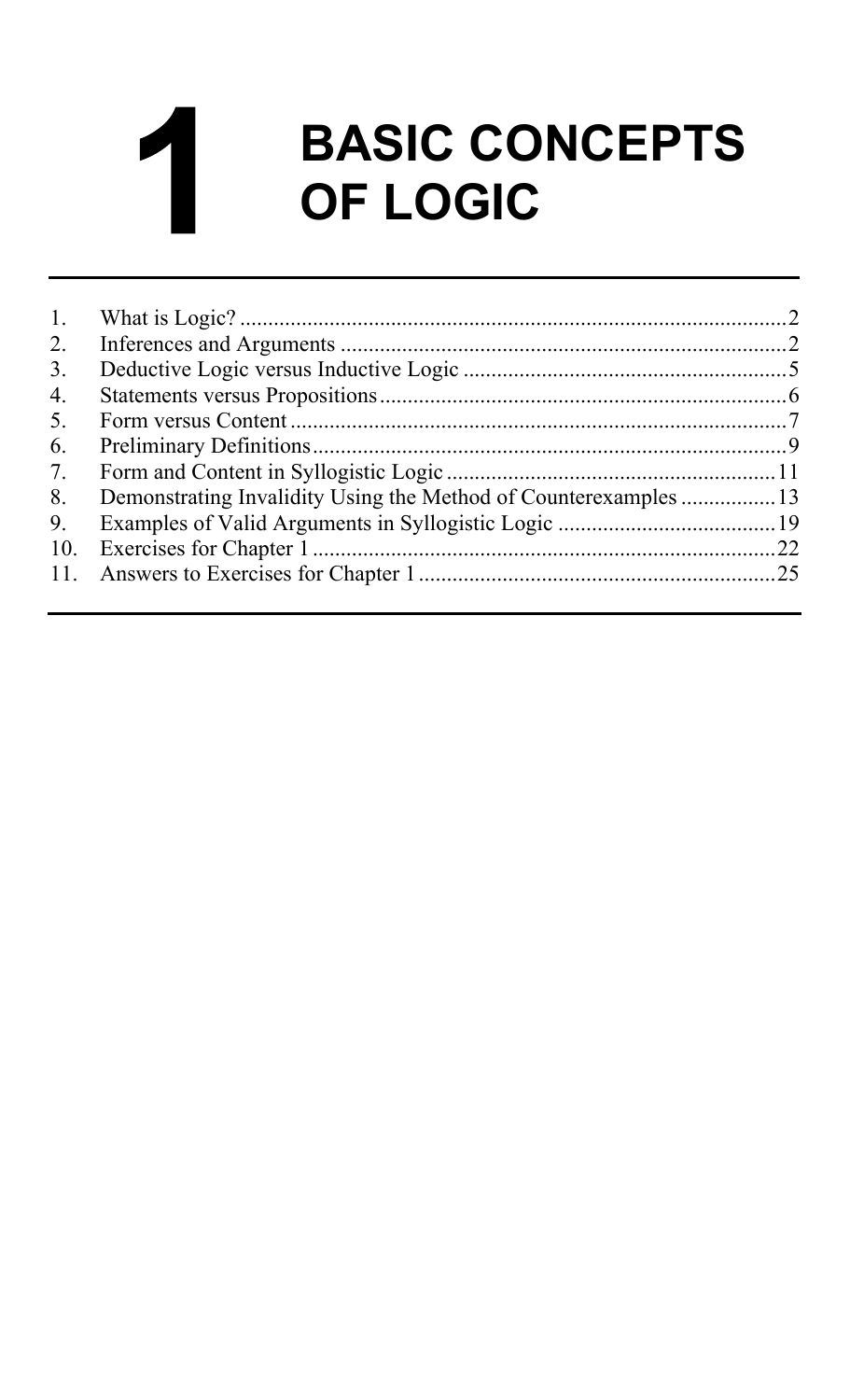# **1. WHAT IS LOGIC?**

 Logic may be defined as the science of reasoning. However, this is not to suggest that logic is an empirical (i.e., experimental or observational) science like physics, biology, or psychology. Rather, logic is a non-empirical science like mathematics. Also, in saying that logic is the science of reasoning, we do not mean that it is concerned with the *actual* mental (or physical) process employed by a thinking entity when it is reasoning. The investigation of the actual reasoning *process* falls more appropriately within the province of psychology, neurophysiology, or cybernetics.

 Even if these empirical disciplines were considerably more advanced than they presently are, the most they could disclose is the exact process that goes on in a being's head when he or she (or it) is reasoning. They could not, however, tell us whether the being is reasoning correctly or incorrectly.

Distinguishing correct reasoning from incorrect reasoning is the task of logic.

# **2. INFERENCES AND ARGUMENTS**

 Reasoning is a special mental activity called *inferring*, what can also be called making (or performing) *inferences*. The following is a useful and simple definition of the word 'infer'.

To *infer* is to draw conclusions from premises.

In place of word 'premises', you can also put: 'data', 'information', 'facts'.

Examples of Inferences:

- (1) You see smoke and *infer* that there is a fire.
- (2) You count 19 persons in a group that originally had 20, and you *infer* that someone is missing.

 Note carefully the difference between 'infer' and 'imply', which are sometimes confused. We *infer* the fire on the basis of the smoke, but we do not *imply* the fire. On the other hand, the smoke *implies* the fire, but it does not *infer* the fire. The word 'infer' is not equivalent to the word 'imply', nor is it equivalent to 'insinuate'.

 The reasoning process may be thought of as beginning with *input* (premises, data, etc.) and producing *output* (conclusions). In each specific case of drawing (inferring) a conclusion C from premises  $P_1$ ,  $P_2$ ,  $P_3$ , ..., the details of the actual mental process (how the "gears" work) is not the proper concern of logic, but of psychology or neurophysiology. The proper concern of logic is whether the inference of C on the basis of  $P_1$ ,  $P_2$ ,  $P_3$  ... is warranted (correct).

 Inferences are made on the basis of various sorts of things – data, facts, information, states of affairs. In order to simplify the investigation of reasoning, logic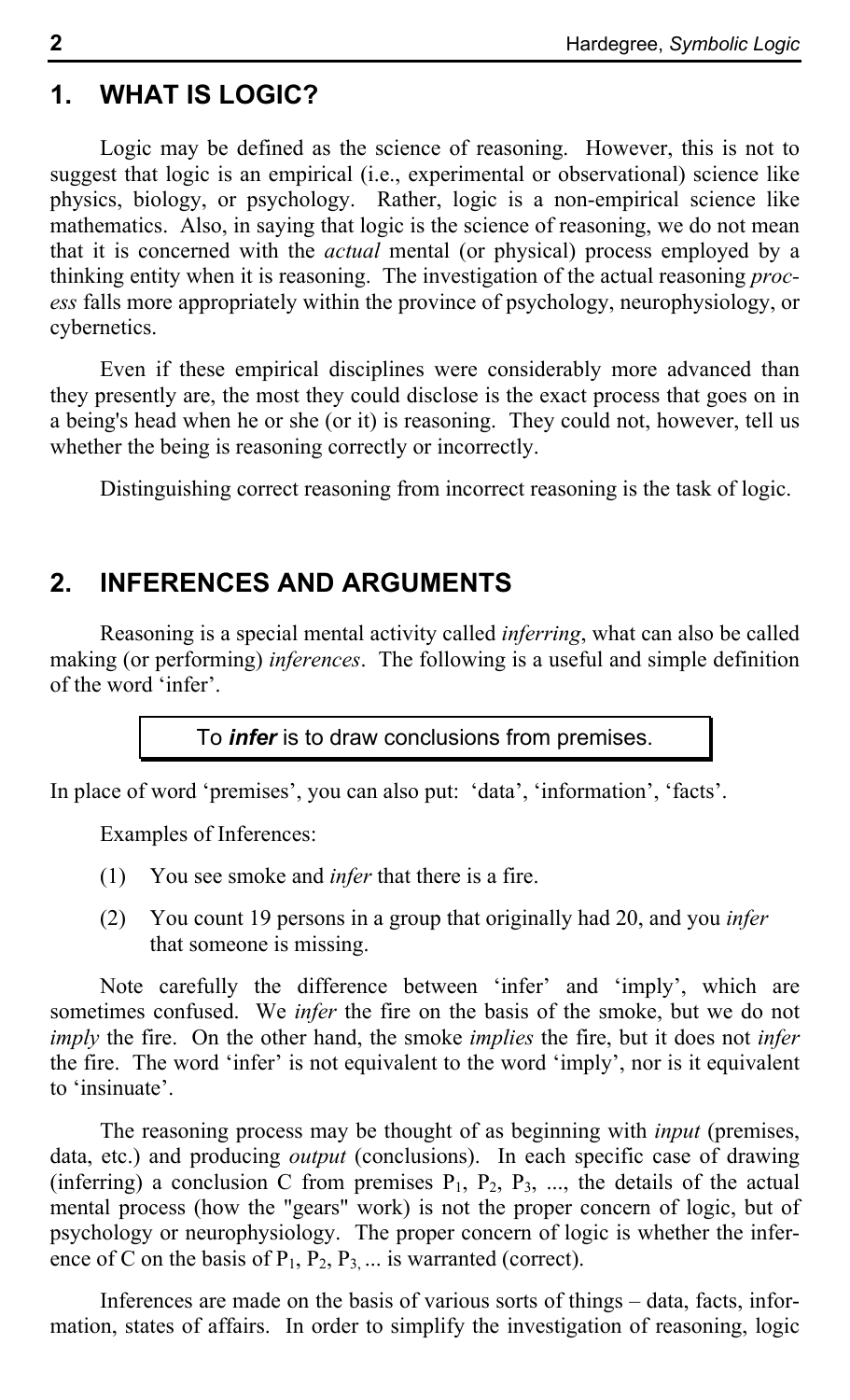treats all of these things in terms of a single sort of thing – *statements*. Logic correspondingly treats inferences in terms of collections of statements, which are called *arguments*. The word 'argument' has a number of meanings in ordinary English. The definition of 'argument' that is relevant to logic is given as follows.

> An *argument* is a collection of **statements**, one of which is designated as the **conclusion**, and the remainder of which are designated as the **premises**.

Note that this is *not* a definition of a *good* argument. Also note that, in the context of ordinary discourse, an argument has an additional trait, described as follows.

> Usually, the premises of an argument are intended to **support** (**justify**) the conclusion of the argument.

 Before giving some concrete examples of arguments, it might be best to clarify a term in the definition. The word 'statement' is intended to mean *declarative sentence*. In addition to declarative sentences, there are also interrogative, imperative, and exclamatory sentences. The sentences that make up an argument are all declarative sentences; that is, they are all statements. The following may be taken as the official definition of 'statement'.

> A *statement* is a **declarative sentence**, which is to say a sentence that is capable of being **true** or **false**.

The following are examples of statements.

it is raining I am hungry  $2+2=4$ God exists

On the other hand the following are examples of sentences that are *not* statements.

are you hungry? shut the door, please  $\#\S\%(\widehat{\omega})$ !!! (replace ' $\#\S\%(\widehat{\omega})$ !!!' by your favorite expletive)

Observe that whereas a *statement* is capable of being true or false, a *question*, or a *command*, or an *exclamation* is not capable of being true or false.

 Note that in saying that a statement is capable of being true or false, we are not saying that we *know for sure* which of the two (true, false) it is. Thus, for a sentence to be a statement, it is not necessary that humankind knows for sure whether it is true, or whether it is false. An example is the statement 'God exists'.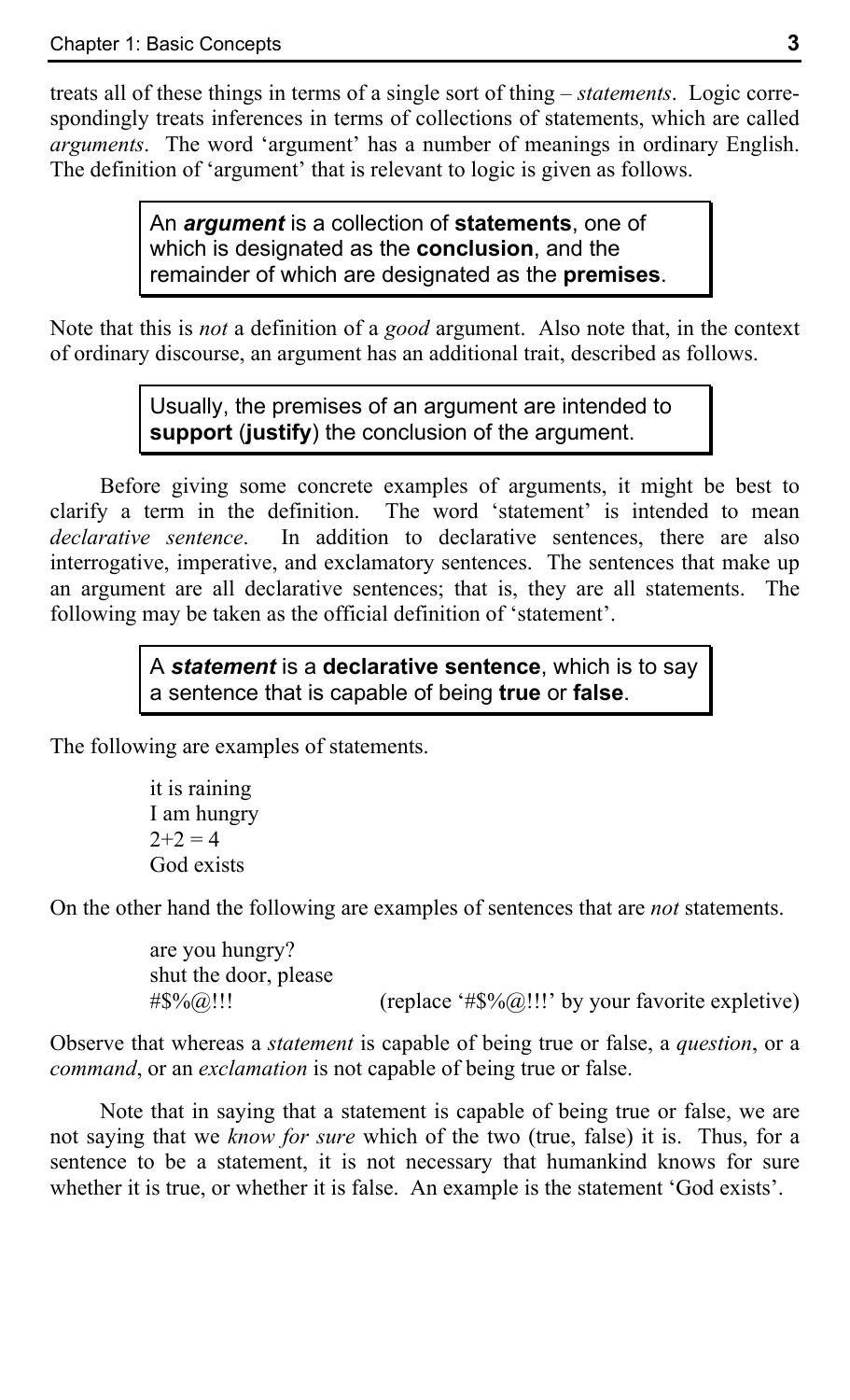Now let us get back to inferences and arguments. Earlier, we discussed two examples of inferences. Let us see how these can be represented as arguments. In the case of the smoke-fire inference, the corresponding argument is given as follows.

| (a1) there is smoke              | (premise)    |
|----------------------------------|--------------|
| <i>therefore</i> , there is fire | (conclusion) |

Here the argument consists of two statements, 'there is smoke' and 'there is fire'. The term 'therefore' is not strictly speaking part of the argument; it rather serves to designate the conclusion ('there is fire'), setting it off from the premise ('there is smoke'). In this argument, there is just one premise.

 In the case of the missing-person inference, the corresponding argument is given as follows.

| (a2) there were 20 persons originally | (premise)    |
|---------------------------------------|--------------|
| there are 19 persons currently        | (premise)    |
| <i>therefore</i> , someone is missing | (conclusion) |

Here the argument consists of three statements – 'there were 20 persons originally', 'there are 19 persons currently', and 'someone is missing'. Once again, 'therefore' sets off the conclusion from the premises.

 In principle, any collection of statements can be treated as an argument simply by designating which statement in particular is the conclusion. However, not every collection of statements is *intended to be* an argument. We accordingly need criteria by which to distinguish arguments from other collections of statements.

 There are no hard and fast rules for telling when a collection of statements is intended to be an argument, but there are a few rules of thumb. Often an argument can be identified as such because its conclusion is marked. We have already seen one conclusion-marker – the word 'therefore'. Besides 'therefore', there are other words that are commonly used to mark conclusions of arguments, including 'consequently', 'hence', 'thus', 'so', and 'ergo'. Usually, such words indicate that what follows is the conclusion of an argument.

 Other times an argument can be identified as such because its premises are marked. Words that are used for this purpose include: 'for', 'because', and 'since'. For example, using the word 'for', the smoke-fire argument (a1) earlier can be rephrased as follows.

(a1′) there is fire *for* there is smoke

Note that in (a1′) the conclusion comes *before* the premise.

 Other times neither the conclusion nor the premises of an argument are marked, so it is harder to tell that the collection of statements is intended to be an argument. A general rule of thumb applies in this case, as well as in previous cases.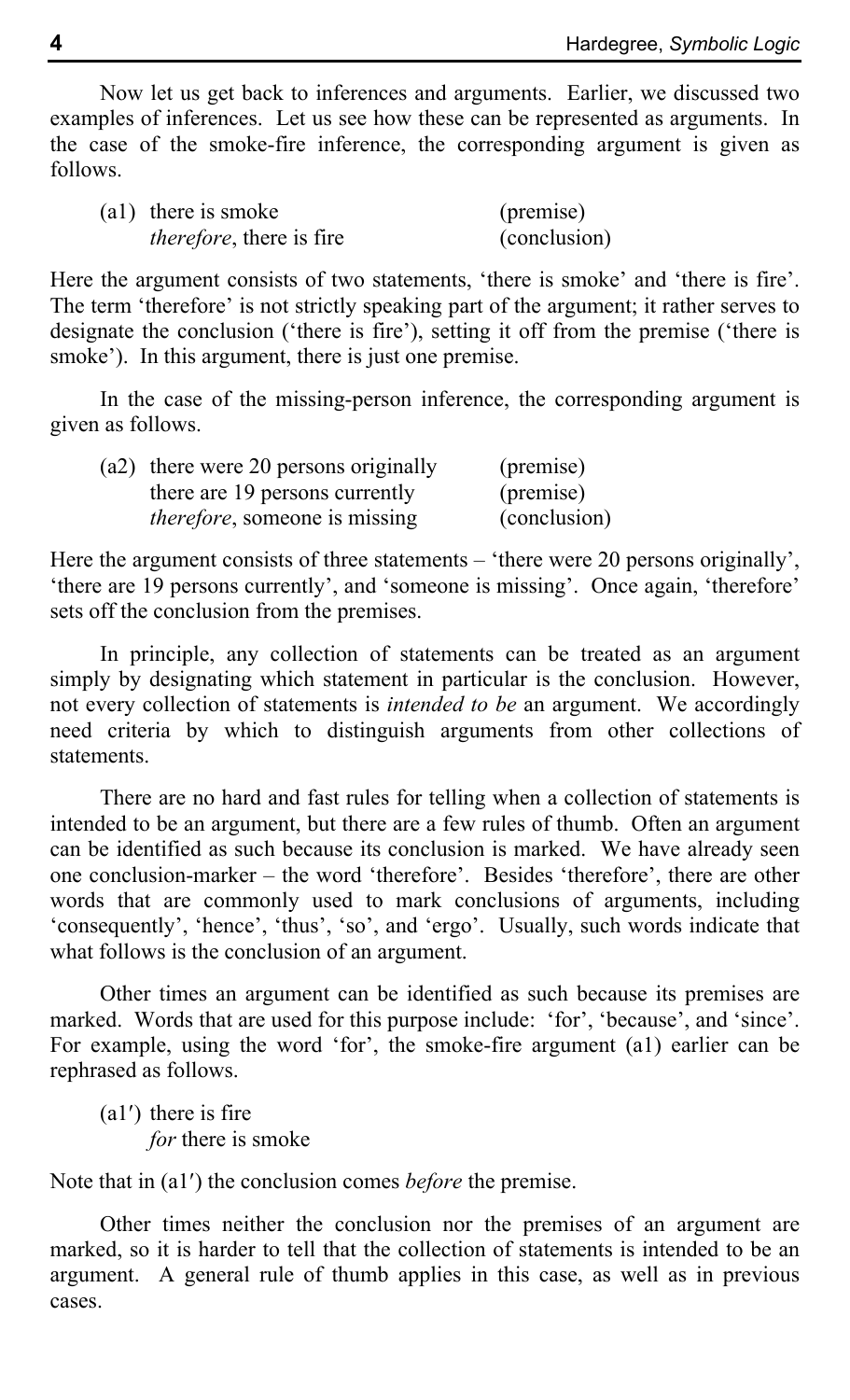In an argument, the premises are intended to support (justify) the conclusion.

To state things somewhat differently, when a person (speaking or writing) advances an argument, he(she) expresses a statement he(she) believes to be true (the conclusion), and he(she) cites other statements as a reason for believing that statement (the premises).

## **3. DEDUCTIVE LOGIC VERSUS INDUCTIVE LOGIC**

Let us go back to the two arguments from the previous section.

- (a1) there is smoke; therefore, there is fire.
- (a2) there were 20 people originally; there are 19 persons currently; therefore, someone is missing.

There is an important difference between these two inferences, which corresponds to a division of logic into two branches.

 On the one hand, we know that the existence of smoke does not *guarantee* (ensure) the existence of fire; it only makes the existence of fire *likely* or *probable*. Thus, although inferring fire on the basis of smoke is reasonable, it is nevertheless *fallible*. Insofar as it is *possible* for there to be smoke without there being fire, we *may* be wrong in asserting that there is a fire.

 The investigation of inferences of this sort is traditionally called *inductive logic*. Inductive logic investigates the process of drawing *probable* (likely, plausible) *though fallible* conclusions from premises. Another way of stating this: inductive logic investigates arguments in which the truth of the premises *makes likely* the truth of the conclusion.

 Inductive logic is a very difficult and intricate subject, partly because the practitioners (experts) of this discipline are not in complete agreement concerning what constitutes correct inductive reasoning.

 Inductive logic is *not* the subject of this book. If you want to learn about inductive logic, it is probably best to take a course on probability and statistics. Inductive reasoning is often called statistical (or probabilistic) reasoning, and forms the basis of experimental science.

 Inductive reasoning is important to science, but so is deductive reasoning, which *is* the subject of this book.

 Consider argument (a2) above. In this argument, *if* the premises are in fact true, *then* the conclusion is *certainly* also true; or, to state things in the subjunctive mood, *if* the premises *were* true, *then* the conclusion *would certainly* also be true.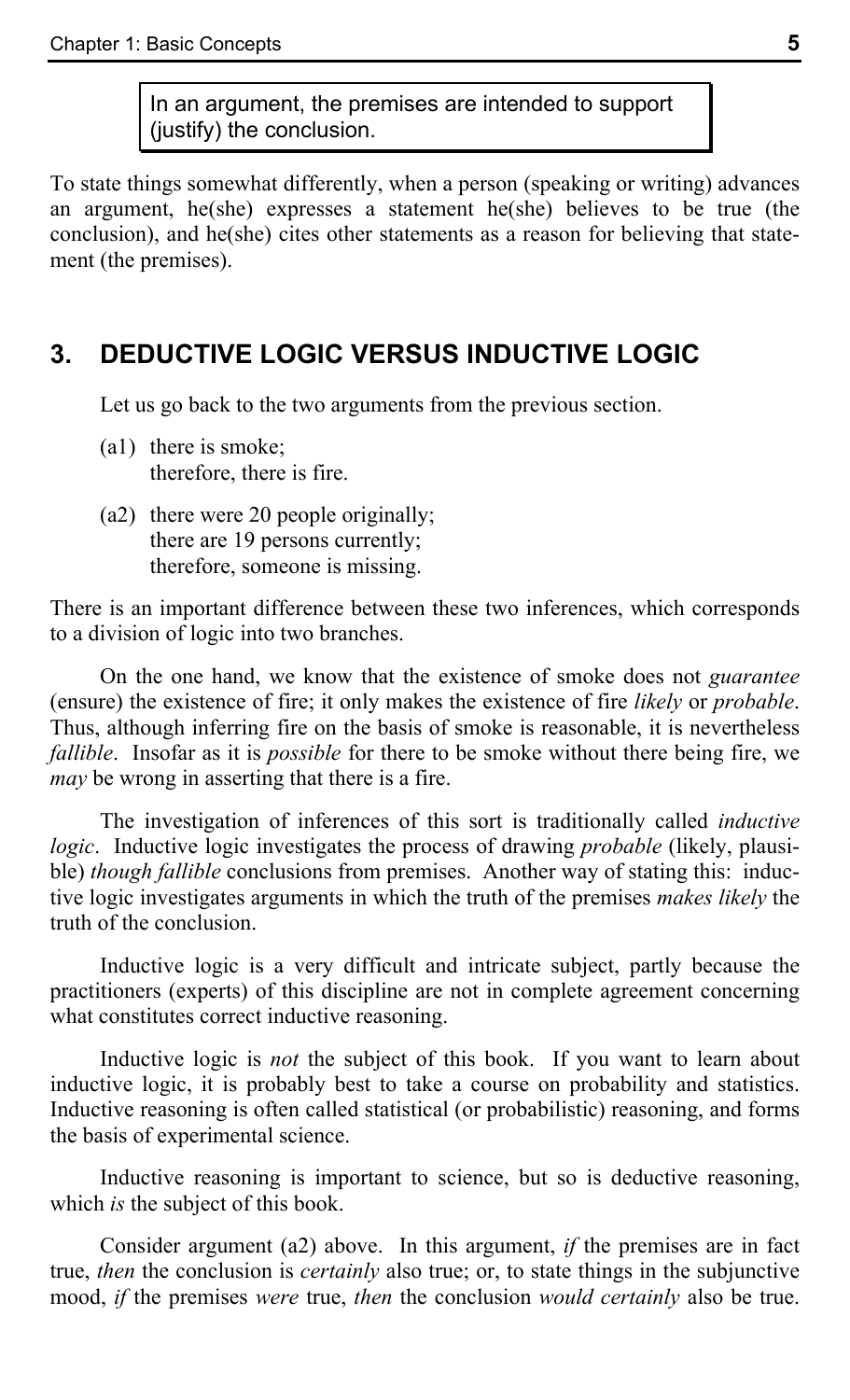Still another way of stating things: the truth of the premises *necessitates* the truth of the conclusion.

The investigation of these sorts of arguments is called *deductive logic*.

 The following should be noted. suppose that you have an argument and suppose that the truth of the premises *necessitates* (guarantees) the truth of the conclusion. Then it follows (logically!) that the truth of the premises *makes likely* the truth of the conclusion. In other words, if an argument is judged to be *deductively correct*, then it is also judged to be *inductively correct* as well. The converse is not true: not every inductively correct argument is also deductively correct; the smokefire argument is an example of an inductively correct argument that is not deductively correct. For whereas the existence of smoke *makes likely* the existence of fire it does not *guarantee* the existence of fire.

 In deductive logic, the task is to distinguish deductively correct arguments from deductively incorrect arguments. Nevertheless, we should keep in mind that, although an argument may be judged to be *deductively incorrect*, it may still be *reasonable*, that is, it may still be *inductively correct*.

 Some arguments are not inductively correct, and therefore are not deductively correct either; they are just plain unreasonable. Suppose you flunk intro logic, and suppose that *on the basis of this* you conclude that it will be a breeze to get into law school. Under these circumstances, it seems that your reasoning is faulty.

### **4. STATEMENTS VERSUS PROPOSITIONS**

Henceforth, by 'logic' I mean deductive logic.

 Logic investigates inferences in terms of the arguments that represent them. Recall that an argument is a collection of statements (declarative sentences), one of which is designated as the conclusion, and the remainder of which are designated as the premises. Also recall that usually in an argument the premises are offered to support or justify the conclusions.

 Statements, and sentences in general, are linguistic objects, like words. They consist of strings (sequences) of sounds (spoken language) or strings of symbols (written language). Statements must be carefully distinguished from the *propositions* they express (assert) when they are uttered. Intuitively, statements stand in the same relation to propositions as nouns stand to the objects they denote. Just as the word 'water' denotes a substance that is liquid under normal circumstances, the *sentence* (statement) 'water is wet' denotes the *proposition* that water is wet; equivalently, the sentence denotes the state of affairs the wetness of water.

 The difference between the five letter word 'water' in English and the liquid substance it denotes should be obvious enough, and no one is apt to confuse the word and the substance. Whereas 'water' consists of letters, water consists of molecules. The distinction between a statement and the proposition it expresses is very much like the distinction between the word 'water' and the substance water.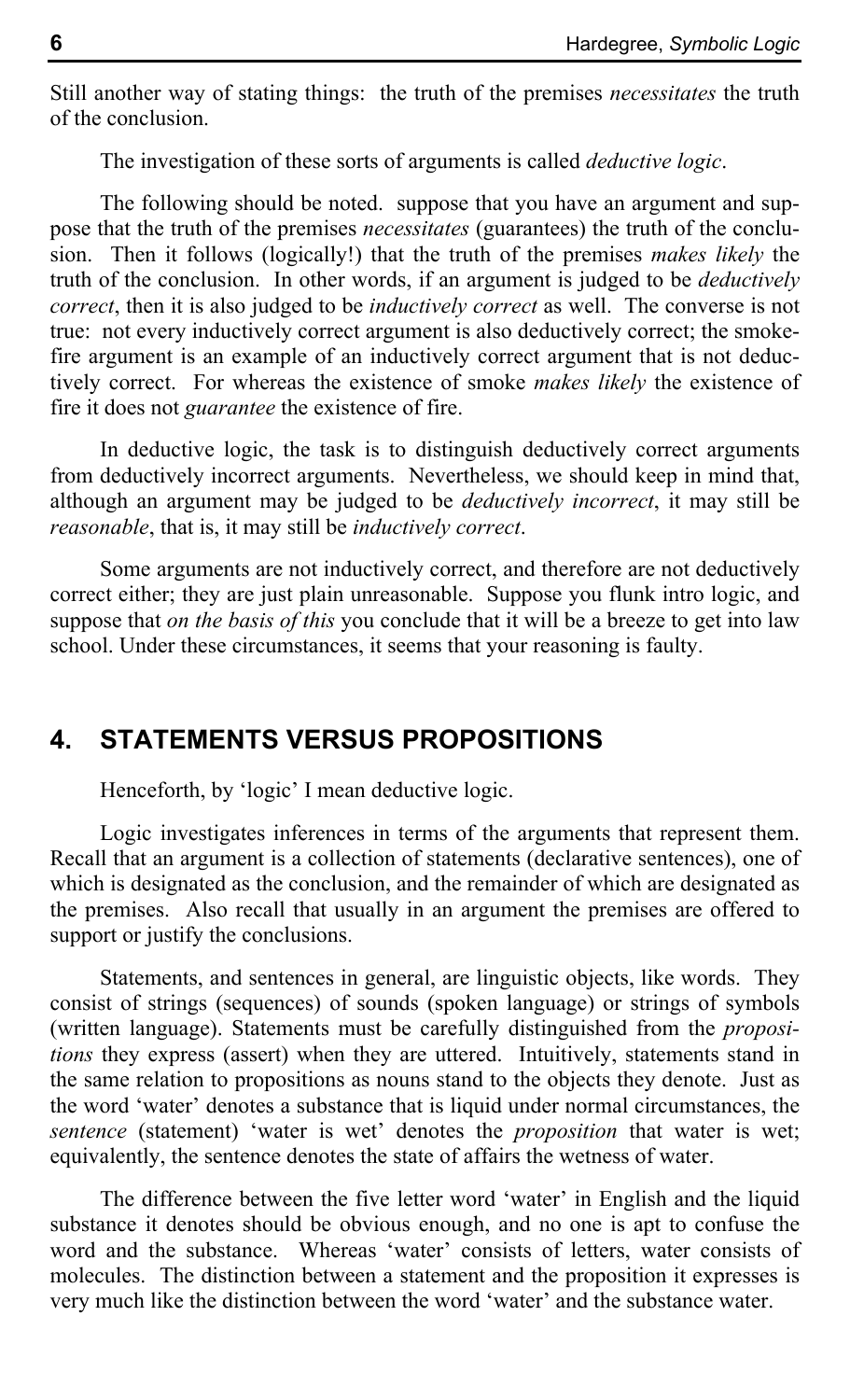There is another difference between statements and propositions. Whereas statements are always part of a particular language (e.g., English), propositions are not peculiar to any particular language in which they might be expressed. Thus, for example, the following are different statements in different languages, yet they all express the same proposition – namely, the whiteness of snow.

> snow is white der Schnee ist weiss la neige est blanche

In this case, quite clearly different sentences may be used to express the same proposition. The opposite can also happen: the same sentence may be used in different contexts, or under different circumstances, to express different propositions, to denote different states of affairs. For example, the statement 'I am hungry' expresses a different proposition for each person who utters it. When I utter it, the proposition expressed pertains to my stomach; when you utter it, the proposition pertains to your stomach; when the president utters it, the proposition pertains to his(her) stomach.

### **5. FORM VERSUS CONTENT**

 Although propositions (or the meanings of statements) are always lurking behind the scenes, logic is primarily concerned with statements. The reason is that statements are in some sense easier to point at, easier to work with; for example, we can write a statement on the blackboard and examine it. By contrast, since they are essentially abstract in nature, propositions cannot be brought into the classroom, or anywhere. Propositions are unwieldy and uncooperative. What is worse, no one quite knows exactly what they are!

 There is another important reason for concentrating on statements rather than propositions. Logic analyzes and classifies arguments according to their *form*, as opposed to their *content* (this distinction will be explained later). Whereas the form of a statement is fairly easily understood, the form of a proposition is not so easily understood. Whereas it is easy to say what a statement consists of, it is not so easy to say what a proposition consists of.

 A statement consists of words arranged in a particular order. Thus, the form of a statement may be analyzed in terms of the arrangement of its constituent words. To be more precise, a statement consists of *terms*, which include simple terms and compound terms. A simple term is just a single word together with a specific grammatical role (being a noun, or being a verb, etc.). A compound term is a string of words that act as a grammatical unit within statements. Examples of compound terms include noun phrases, such as 'the president of the U.S.', and predicate phrases, such as 'is a Democrat'.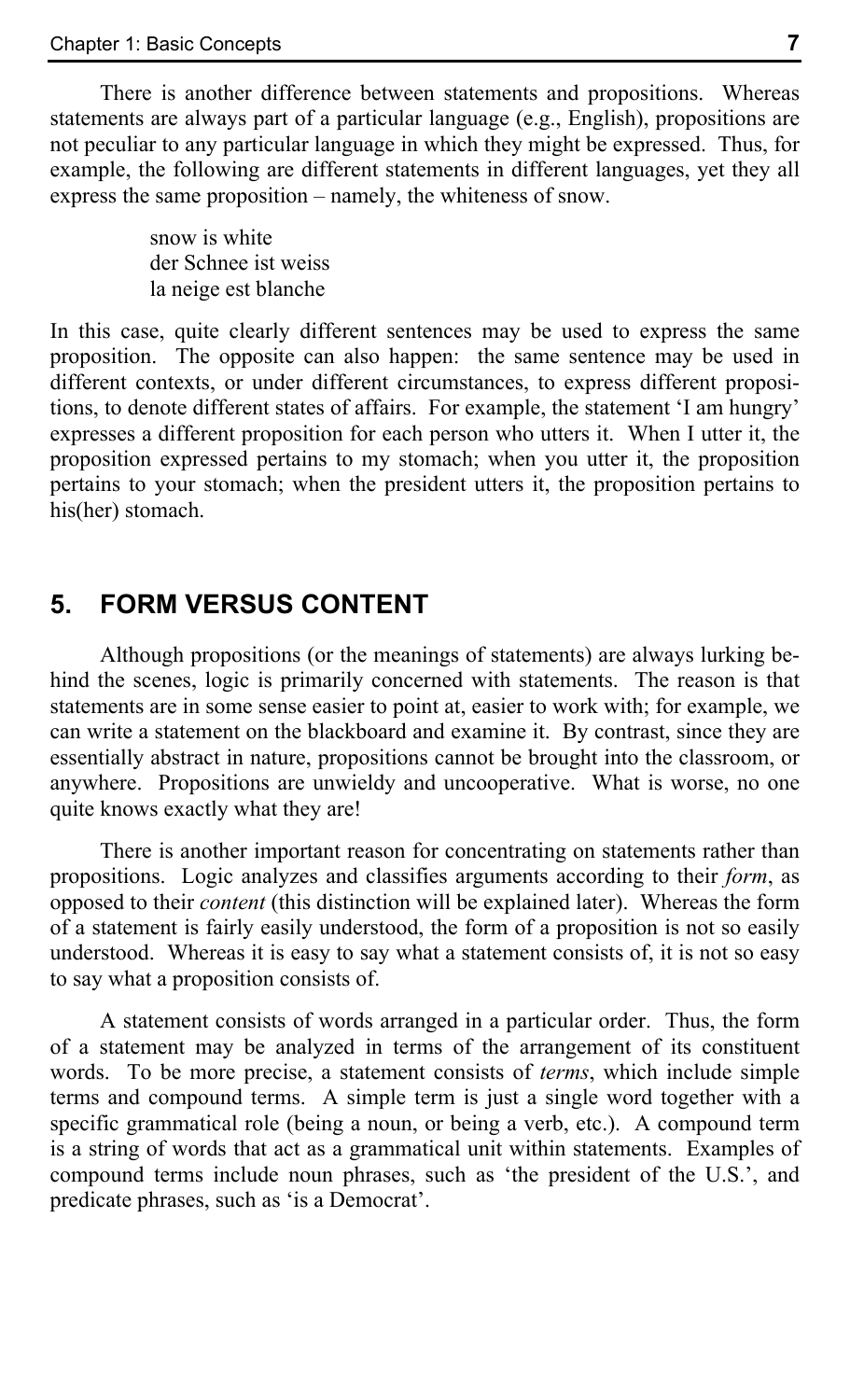For the purposes of logic, terms divide into two important categories – *descriptive terms* and *logical terms*. One must carefully note, however, that this distinction is *not* absolute. Rather, the distinction between descriptive and logical terms depends upon the level (depth) of logical analysis we are pursuing.

 Let us pursue an analogy for a moment. Recall first of all that the core meaning of the word 'analyze' is *to break down a complex whole into its constituent parts*. In physics, matter can be broken down (analyzed) at different levels; it can be analyzed into molecules, into atoms, into elementary particles (electrons, protons, etc.); still deeper levels of analysis are available (e.g., quarks). The basic idea in breaking down matter is that in order to go deeper and deeper one needs ever increasing amounts of energy, and one needs ever increasing sophistication.

 The same may be said about logic and the analysis of language. There are many levels at which we can analyze language, and the deeper levels require more logical sophistication than the shallower levels (they also require more energy on the part of the logician!)

 In the present text, we consider three different levels of logical analysis. Each of these levels is given a name – Syllogistic Logic, Sentential Logic, and Predicate Logic. Whereas syllogistic logic and sentential logic represent relatively superficial (shallow) levels of logical analysis, predicate logic represents a relatively deep level of analysis. Deeper levels of analysis are available.

 Each level of analysis – syllogistic logic, sentential logic, and predicate logic – has associated with it a special class of logical terms. In the case of syllogistic logic, the logical terms include only the following: 'all', 'some', 'no', 'not', and 'is/are'. In the case of sentential logic, the logical terms include only sentential connectives (e.g., 'and', 'or', 'if...then', 'only if'). In the case of predicate logic, the logical terms include the logical terms of both syllogistic logic and sentential logic.

 As noted earlier, logic analyzes and classifies arguments according to their *form*. The (logical) form of an argument is a function of the forms of the individual statements that constitute the argument. The logical form of a statement, in turn, is a function of the arrangement of its terms, where the logical terms are regarded as more important than the descriptive terms. Whereas the logical terms have to do with the form of a statement, the descriptive terms have to do with its content.

 Note, however, that since the distinction between logical terms and descriptive terms is relative to the particular level of analysis we are pursuing, the notion of logical form is likewise relative in this way. In particular, for each of the different logics listed above, there is a corresponding notion of logical form.

 The distinction between form and content is difficult to understand in the abstract. It is best to consider some actual examples. In a later section, we examine this distinction in the context of syllogistic logic.

 As soon as we can get a clear idea about form and content, then we can discuss how to classify arguments into those that are deductively correct and those that are not deductively correct.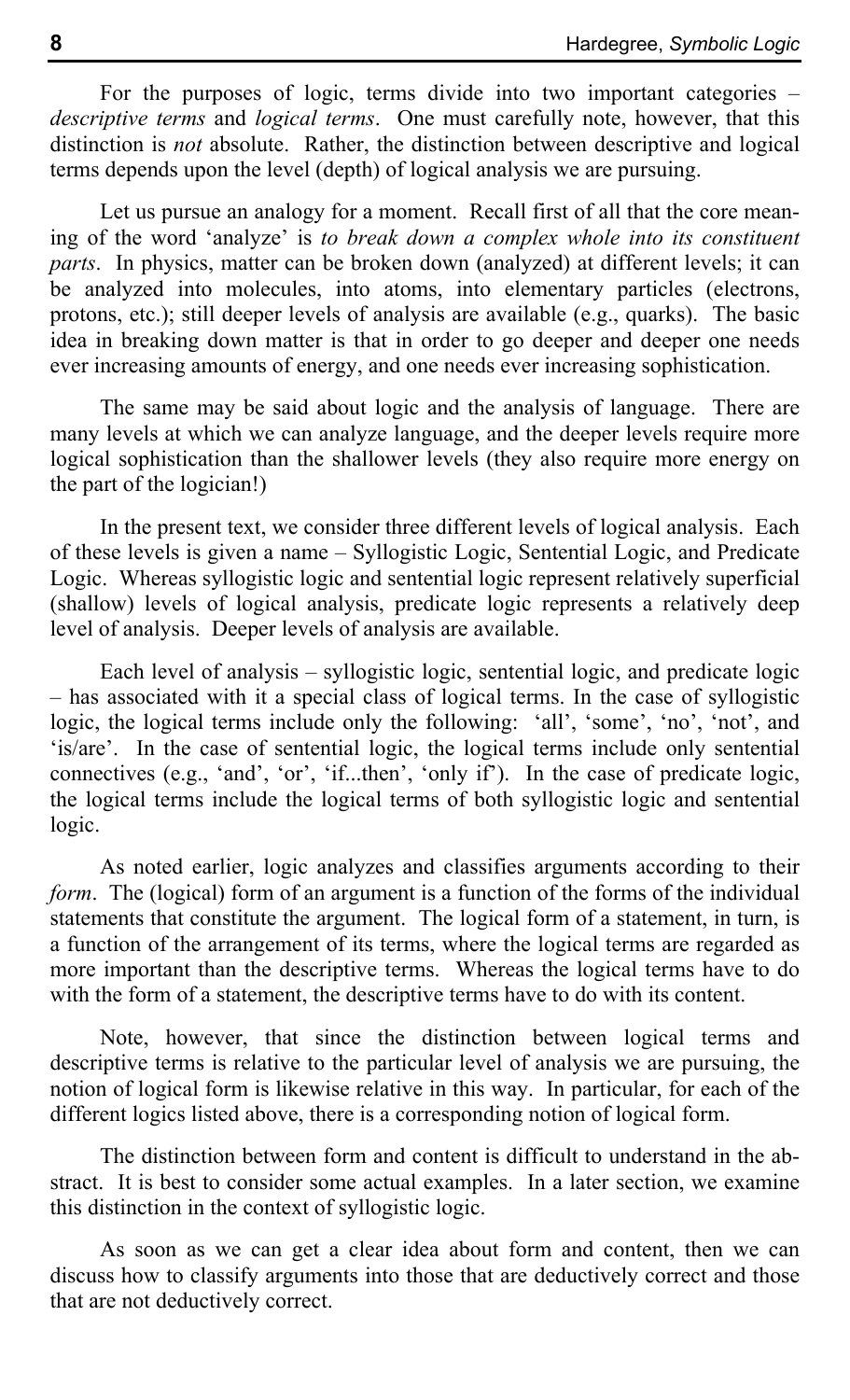# **6. PRELIMINARY DEFINITIONS**

 In the present section we examine some of the basic ideas in logic which will be made considerably clearer in subsequent chapters.

 As we saw in the previous section there is a distinction in logic between *form* and *content*. There is likewise a distinction in logic between arguments that are *good in form* and arguments that are *good in content*. This distinction is best understood by way of an example or two. Consider the following arguments.

- (a1) all cats are dogs all dogs are reptiles therefore, all cats are reptiles
- (a2) all cats are vertebrates all mammals are vertebrates therefore, all cats are mammals

 Neither of these arguments is good, but they are bad for different reasons. Consider first their content. Whereas all the statements in (a1) are false, all the statements in (a2) are true. Since the premises of (a1) are not all true this is not a good argument *as far as content goes*, whereas (a2) is a good argument *as far as content goes*.

 Now consider their forms. This will be explained more fully in a later section. The question is this: do the premises *support* the conclusion? Does the conclusion *follow from* the premises?

 In the case of (a1), the premises do in fact support the conclusion, the conclusion does in fact follow from the premises. Although the premises are not true, if they *were* true then the conclusion *would* also be true, of necessity.

 In the case of (a2), the premises are all true, and so is the conclusion, but nevertheless the truth of the conclusion is *not* conclusively supported by the premises; in (a2), the conclusion does not follow from the premises. To see that the conclusion does not follow from the premises, we need merely substitute the term 'reptiles' for 'mammals'. Then the premises are both true but the conclusion is false.

 All of this is meant to be at an intuitive level. The details will be presented later. For the moment, however we give some rough definitions to help us get started in understanding the ways of classifying various arguments.

In examining an argument there are basically two questions one should ask.

Question 1: Are all of the premises true?

Question 2: Does the conclusion *follow from* the premises?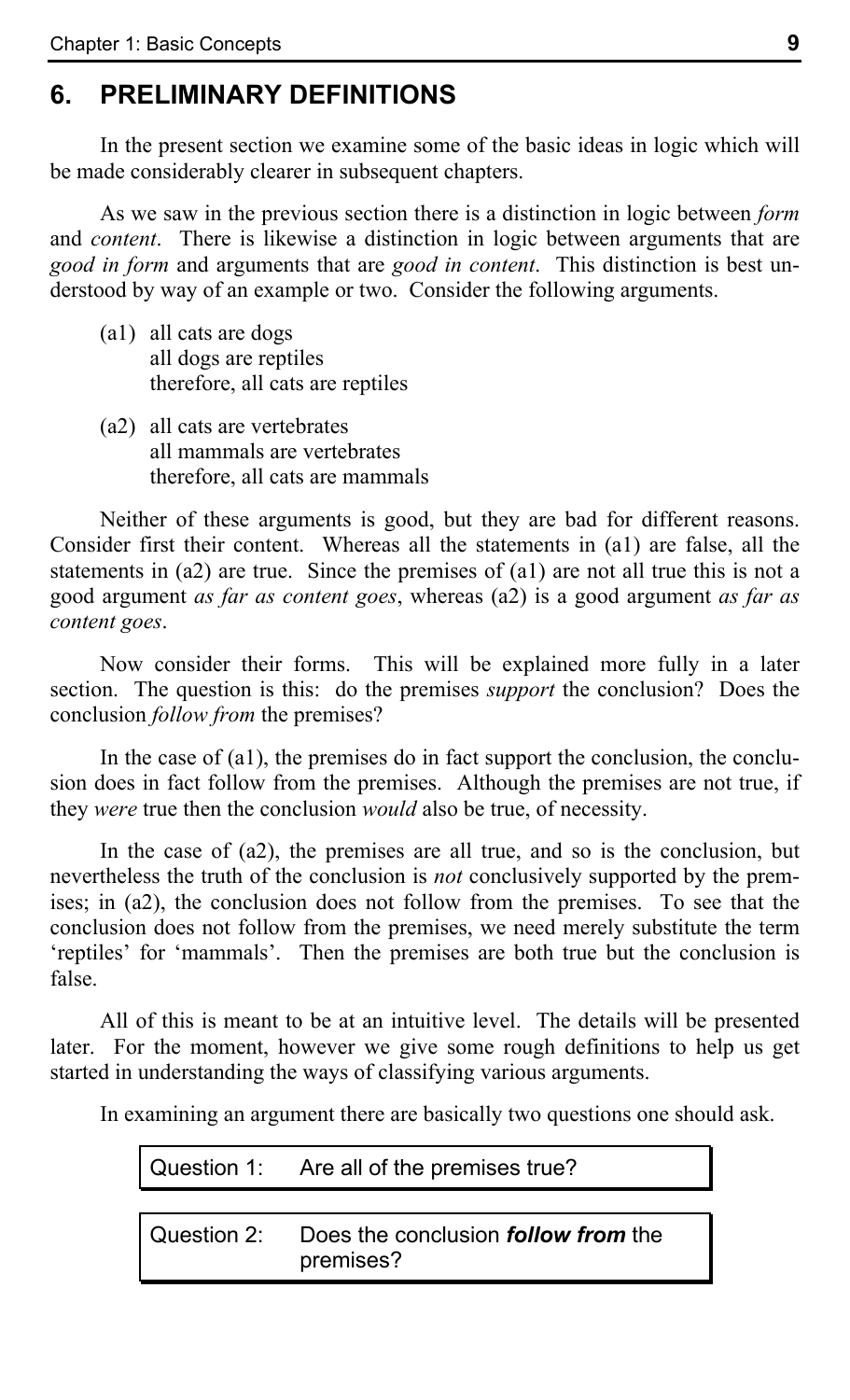The classification of a given argument is based on the answers to these two questions. In particular, we have the following definitions.

> An argument is *factually correct* if and only if all of its *premises* are true.

An argument is *valid* if and only if its conclusion *follows from* its premises.

An argument is *sound* if and only if it is *both* factually correct *and* valid.

 Basically, a factually correct argument has *good content*, and a valid argument has *good form*, and a sound argument has *both* good content *and* good form.

 Note that a factually correct argument *may* have a false conclusion; the definition only refers to the premises.

 Whether an argument is valid is sometimes difficult to decide. Sometimes it is hard to know whether or not the conclusion follows from the premises. Part of the problem has to do with knowing what 'follows from' means. In studying logic we are attempting to understand the meaning of 'follows from'; more importantly perhaps, we are attempting to learn how to distinguish between valid and invalid arguments.

 Although logic can teach us something about validity and invalidity, it can teach us very little about factual correctness. The question of the truth or falsity of individual statements is primarily the subject matter of the sciences, broadly construed.

As a rough-and-ready definition of validity, the following is offered.

An argument is *valid* if and only if it is **impossible** for the conclusion to be **false** while the premises are **all true**.

An alternative definition might be helpful in understanding validity.

To say that an argument is *valid* is to say that if the premises **were** true, then the conclusion **would necessarily** also be true.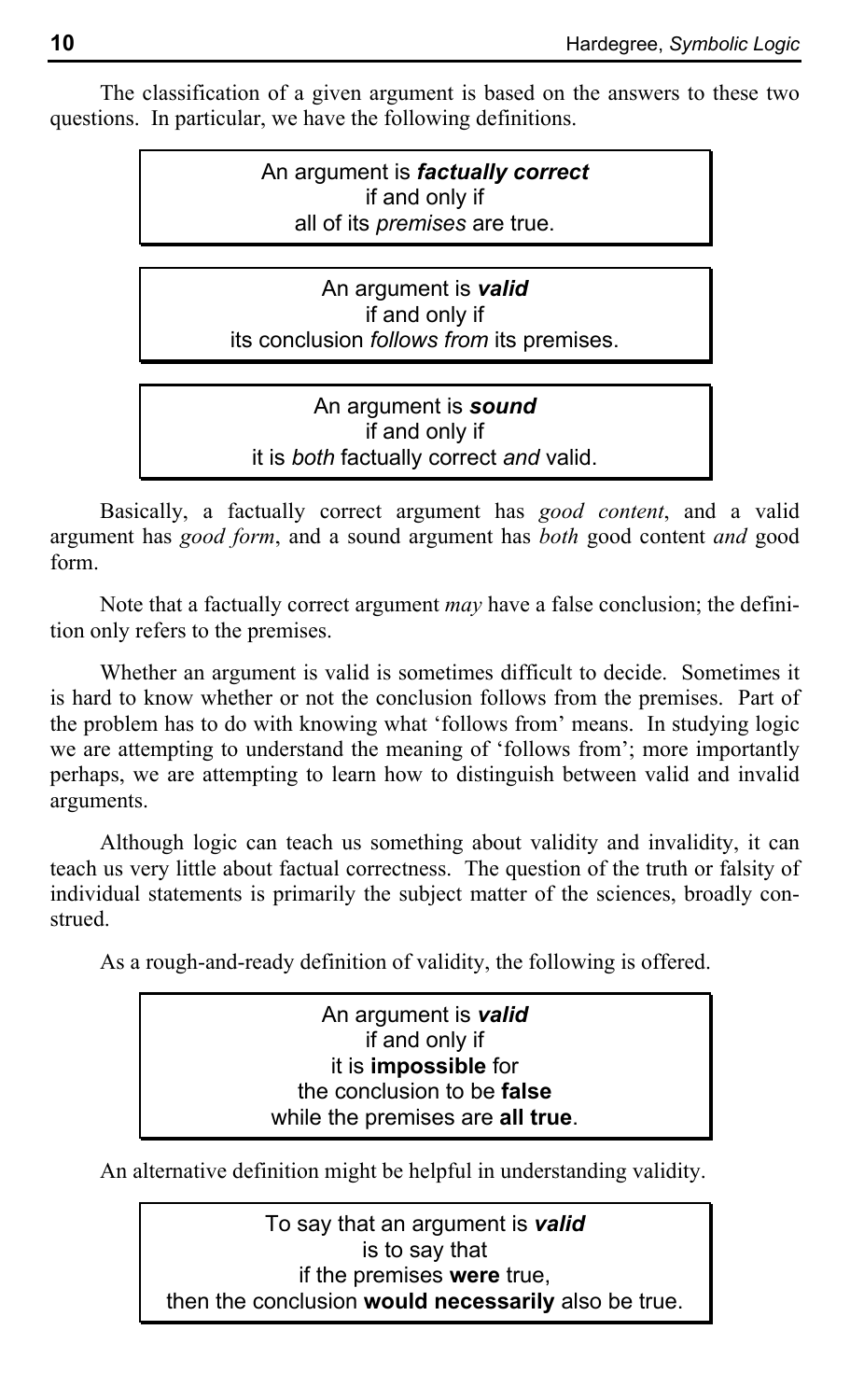These will become clearer as you read further, and as you study particular examples.

### **7. FORM AND CONTENT IN SYLLOGISTIC LOGIC**

 In order to understand more fully the notion of logical form, we will briefly examine syllogistic logic, which was invented by Aristotle (384-322 B.C.).

 The arguments studied in syllogistic logic are called syllogisms (more precisely, categorical syllogisms). Syllogisms have a couple of distinguishing characteristics, which make them peculiar as arguments. First of all, every syllogism has exactly two premises, whereas in general an argument can have any number of premises. Secondly, the statements that constitute a syllogism (two premises, one conclusion) come in very few models, so to speak; more precisely, all such statements have forms similar to the following statements.

(1) all **Lutherans** are **Protestants** all **dogs** are **collies** (2) some **Lutherans** are **Republicans** some **dogs** are **cats** (3) no **Lutherans** are **Methodists** no **dogs** are **pets** (4) some **Lutherans** are not **Democrats** some **dogs** are not **mammals**

 In these examples, the words written in bold-face letters are descriptive terms, and the remaining words are logical terms, relative to syllogistic logic.

 In syllogistic logic, the descriptive terms all refer to *classes*, for example, the class of cats, or the class of mammals. On the other hand, in syllogistic logic, the logical terms are all used to express relations among classes. For example, the statements on line (1) state that a certain class (Lutherans/dogs) is entirely contained in another class (Protestants/collies).

 Note the following about the four pairs of statements above. In each case, the pair contains both a true statement (on the left) and a false statement (on the right). Also, in each case, the statements are about different things. Thus, we can say that the two statements differ in *content*. Note, however, that in each pair above, the two statements have the same *form*. Thus, although 'all Lutherans are Protestants' *differs in content* from 'all dogs are collies', these two statements *have the same form*.

 The sentences (1)-(4) are what we call *concrete sentences*; they are all actual sentences of a particular actual language (English). Concrete sentences are to be distinguished from *sentence forms*. Basically, a sentence form may be obtained from a concrete sentence by replacing all the descriptive terms by letters, which serve as place holders. For example, sentences (1)-(4) yield the following sentence forms.

- $(f1)$  all X are Y
- (f2) some X are Y
- (f3) no X are Y
- (f4) some X are not Y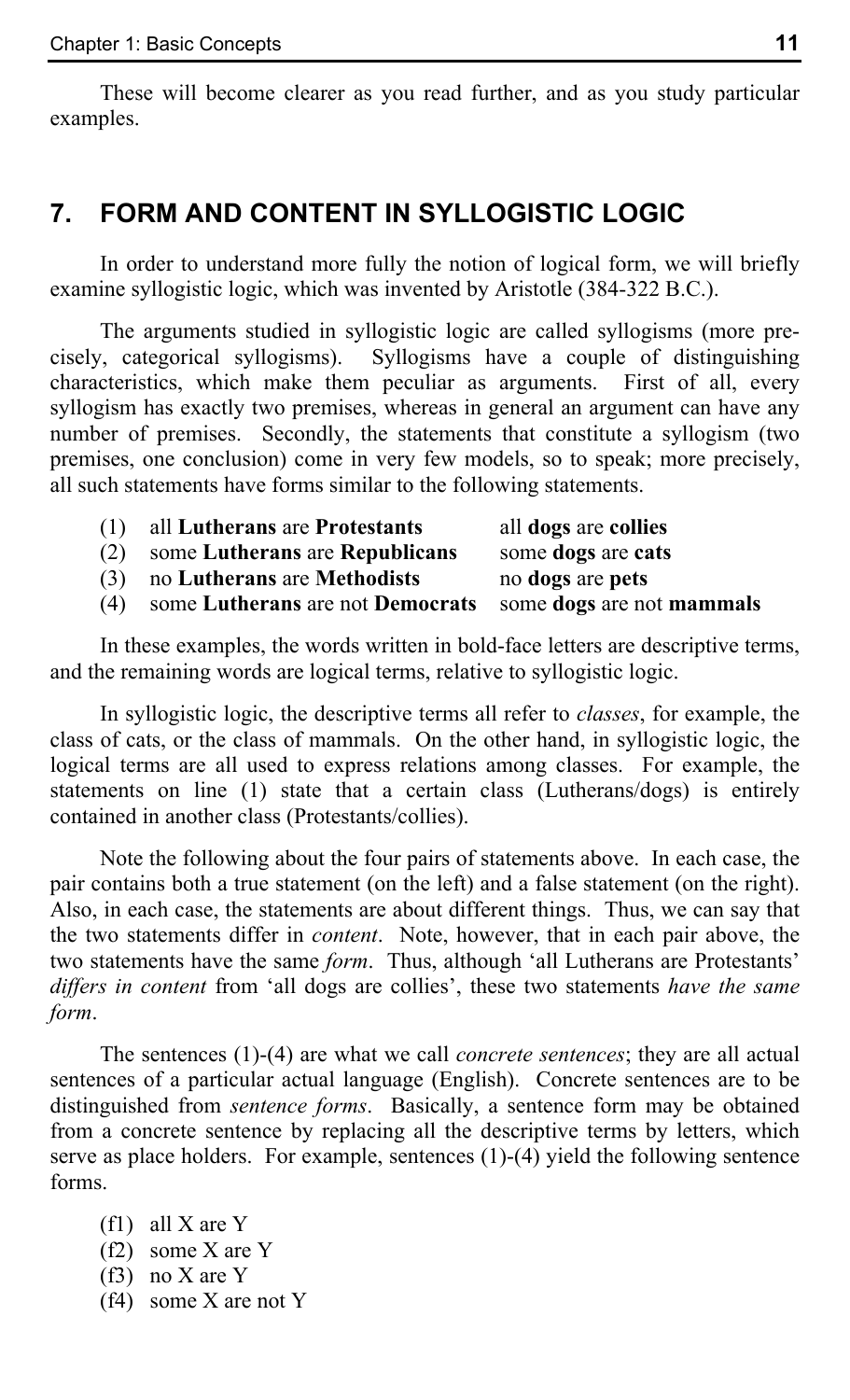The process can also be reversed: concrete sentences may be obtained from sentence forms by *uniformly* substituting descriptive terms for the letters. Any concrete sentence obtained from a sentence form in this way is called a *substitution instance* of that form. For example, 'all cows are mammals' and 'all cats are felines' are both substitution instances of sentence form (f1).

 Just as there is a distinction between concrete statements and statement forms, there is also a distinction between concrete arguments and argument forms. A *concrete argument* is an argument consisting entirely of concrete statements; an *argument form* is an argument consisting entirely of statement forms. The following are examples of concrete arguments.

- (a1) all Lutherans are Protestants some Lutherans are Republicans / some Protestants are Republicans
- (a2) all Lutherans are Protestants some Protestants are Republicans / some Lutherans are Republicans

Note: henceforth, we use the slash symbol (*/*) to abbreviate 'therefore'.

 In order to obtain the argument form associated with (a1), we can simply replace each descriptive term by its initial letter; we can do this because the descriptive terms in (a1) all have different initial letters. this yields the following argument form. An alternative version of the form, using  $X, Y, Z$ , is given to the right.

| $(f1)$ all L are P | all X are Y      |
|--------------------|------------------|
| some L are R       | some $X$ are $Z$ |
| / some P are R     | / some Y are Z   |

 By a similar procedure we can convert concrete argument (a2) into an associated argument form.

| $(f2)$ all L are P | all X are Y    |
|--------------------|----------------|
| some $P$ are $R$   | some Y are $Z$ |
| / some L are R     | / some X are Z |

 Observe that argument (a2) is obtained from argument (a1) simply by interchanging the conclusion and the second premise. In other words, these two arguments which are different, consist of precisely the same statements. They are different because their conclusions are different. As we will later see, they are different in that one is a *valid* argument, and the other is an *invalid* argument. Do you know which one is which? In which one does the truth of the premises guarantee the truth of the conclusion?

 In deriving an argument form from a concrete argument care must be taken in assigning letters to the descriptive terms. First of all different letters must be assigned to different terms: we cannot use 'L' for both 'Lutherans' and 'Protestants'. Secondly, we cannot use two different letters for the same term: we cannot use 'L' for Lutherans in one statement, and use 'Z' in another statement.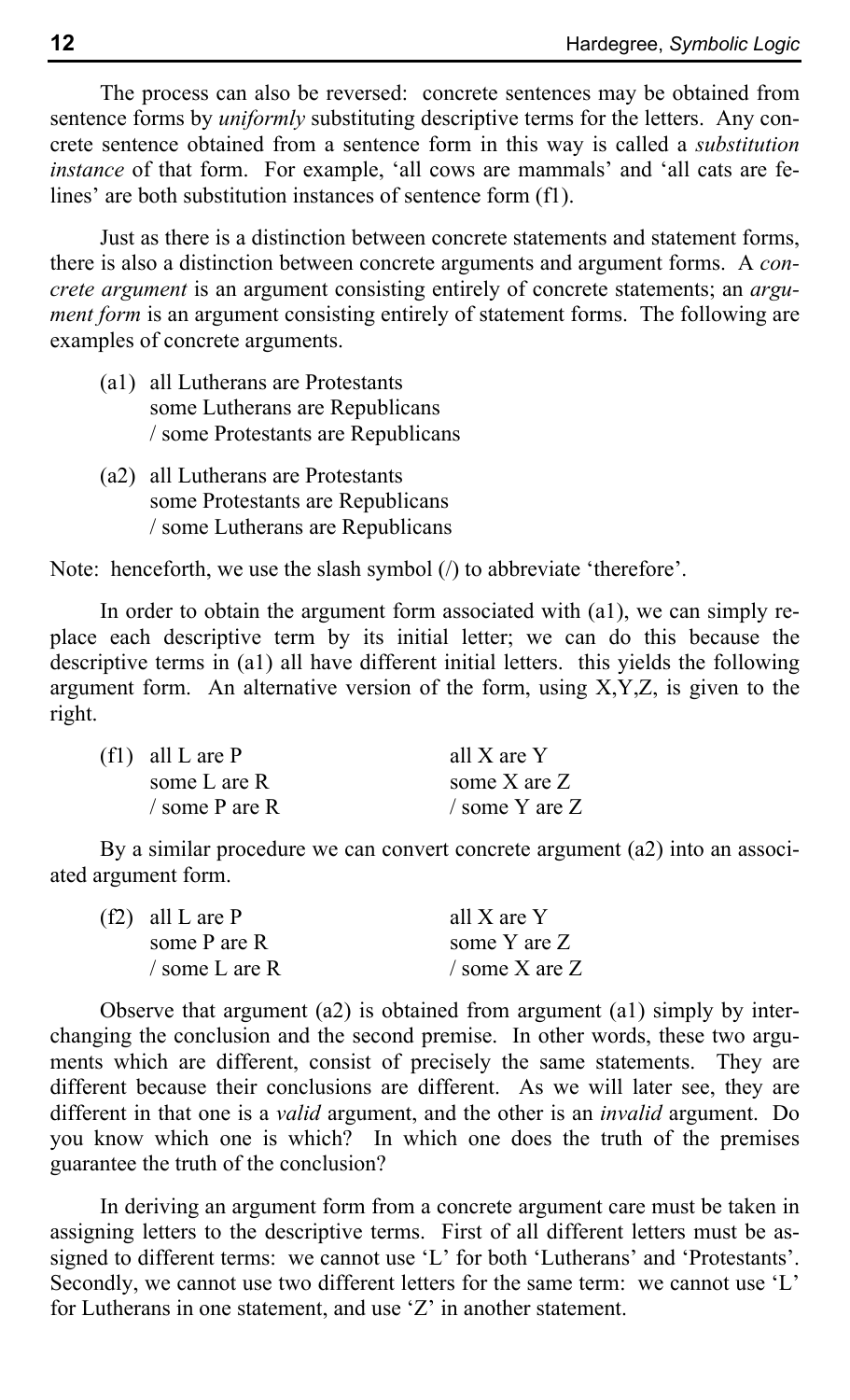# **8. DEMONSTRATING INVALIDITY USING THE METHOD OF COUNTEREXAMPLES**

 Earlier we discussed some of the basic ideas of logic, including the notions of validity and invalidity. In the present section, we attempt to get a better idea about these notions.

 We begin by making precise definitions concerning statement forms and argument forms.

> A *substitution instance* of an argument/statement form is a concrete argument/statement that is obtained from that form by substituting appropriate descriptive terms for the letters, in such a way that each occurrence of the same letter is replaced by the same term.

A *uniform substitution instance* of an argument/ statement form is a substitution instance with the additional property that distinct letters are replaced by distinct (non-equivalent) descriptive terms.

In order to understand these definitions let us look at a very simple argument form (since it has just one premise it is not a syllogistic argument form):

(F) all X are Y / some Y are Z

Now consider the following concrete arguments.

- (1) all cats are dogs / some cats are cows
- (2) all cats are dogs / some dogs are cats
- (3) all cats are dogs / some dogs are cows

These examples are not chosen because of their intrinsic interest, but merely to illustrate the concepts of substitution instance and uniform substitution instance.

First of all,  $(1)$  is not a substitution instance of  $(F)$ , and so it is not a uniform substitution instance either (why is this?). In order for (1) to be a substitution instance to (F), it is required that each occurrence of the same letter is replaced by the same term. This is not the case in (1): in the premise, Y is replaced by 'dogs', but in the conclusion, Y is replaced by 'cats'. It is accordingly not a substitution instance.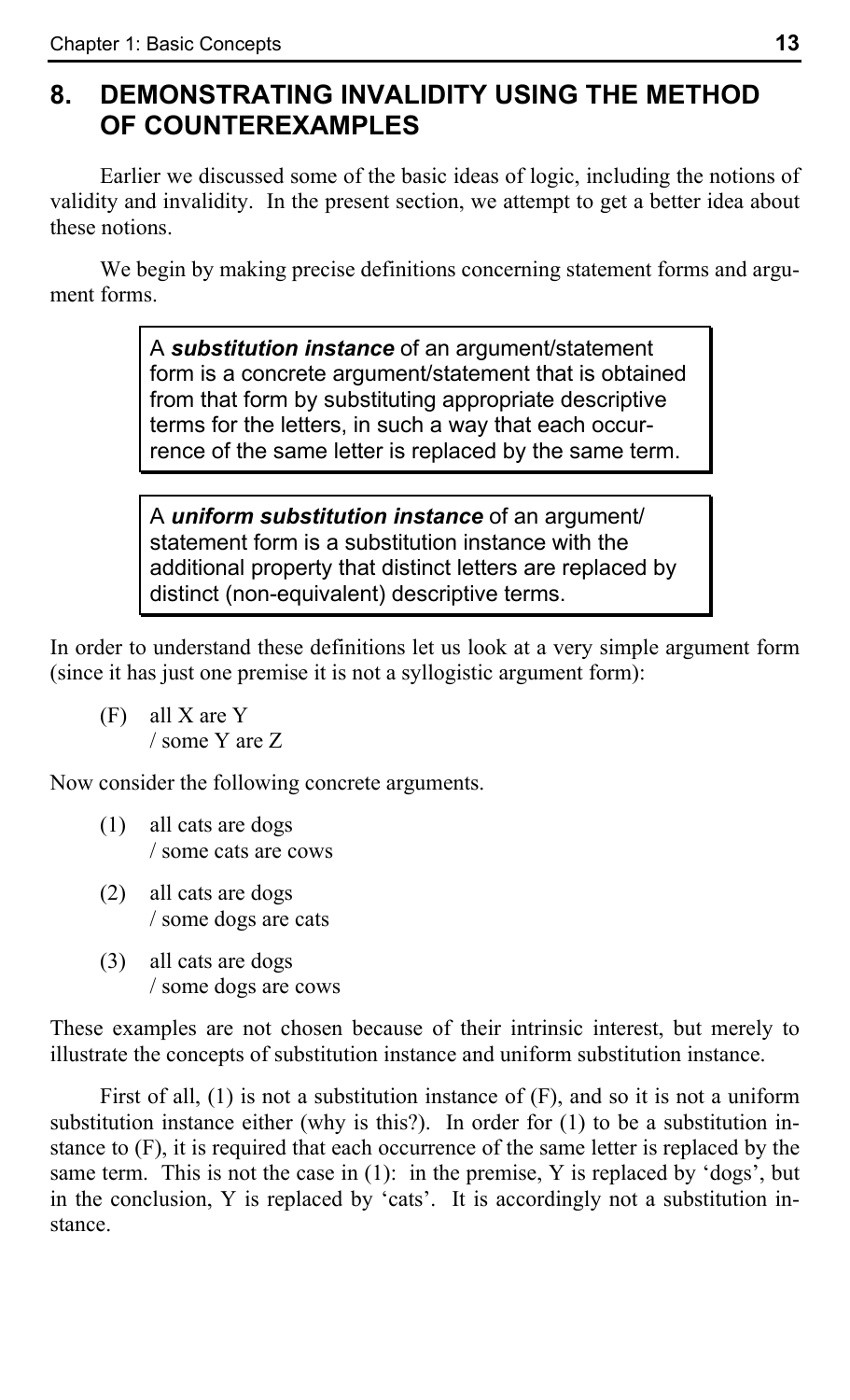Next, (2) is a substitution instance of (F), but it is *not* a uniform substitution instance. There is only one letter that appears twice (or more) in  $(F)$  – namely, Y. In each occurrence, it is replaced by the same term – namely, 'dogs'. Therefore, (2) is a substitution instance of (F). On the other hand, (2) is not a *uniform* substitution instance since distinct letters – namely,  $X$  and  $Z$  – are replaced by the same descriptive term – namely, 'cats'.

Finally, (3) is a *uniform* substitution instance and hence a substitution instance, of (F). Y is the only letter that is repeated; in each occurrence, it is replaced by the same term – namely, 'dogs'. So  $(3)$  is a substitution instance of  $(F)$ . To see whether it is a uniform substitution instance, we check to see that the same descriptive term is not used to replace different letters. The only descriptive term that is repeated is 'dogs', and in each case, it replaces Y. Thus, (3) is a uniform substitution instance.

 The following is an argument form followed by three concrete arguments, one of which is not a substitution instance, one of which is a non-uniform substitution instance, and one of which is a uniform substitution instance, in that order.

- (F) no X are Y no Y are Z / no X are Z
- (1) no cats are dogs no cats are cows / no dogs are cows
- (2) no cats are dogs no dogs are cats / no cats are cats
- (3) no cats are dogs no dogs are cows / no cats are cows

Check to make sure you agree with this classification.

 Having defined (uniform) substitution instance, we now define the notion of *having the same form*.

> Two arguments/statements have the *same form* if and only if they are both **uniform substitution instances** of the same argument/statement form.

 For example, the following arguments have the same form, because they can both be obtained from the argument form that follows as uniform substitution instances.

(a1) all Lutherans are Republicans some Lutherans are Democrats / some Republicans are Democrats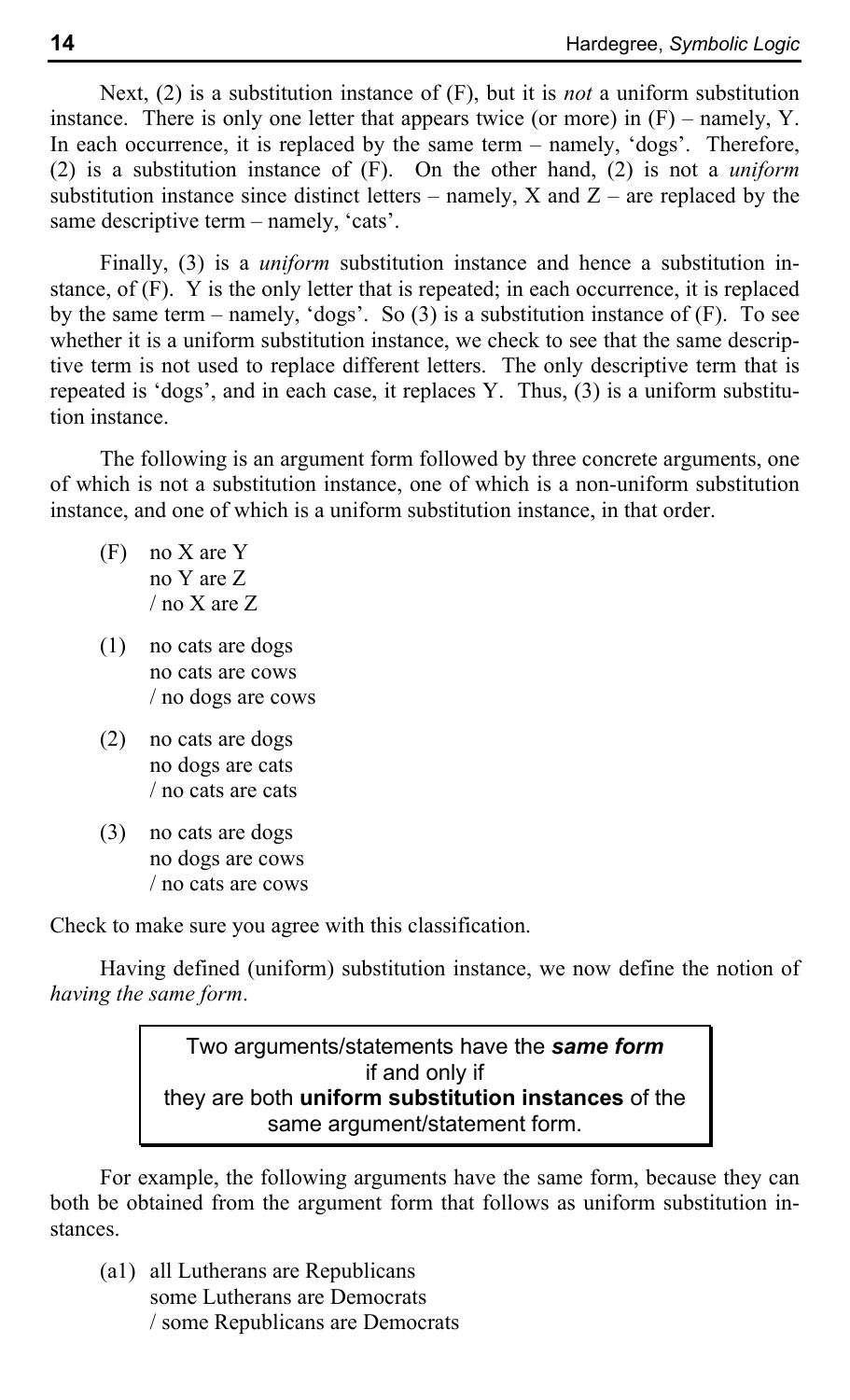(a2) all cab drivers are maniacs some cab drivers are Democrats / some maniacs are Democrats

The form common to  $(a1)$  and  $(a2)$  is:

(F) all X are Y some X are Z / some Y are Z

 As an example of two arguments that do not have the same form consider arguments (2) and (3) above. They cannot be obtained from a common argument form by *uniform* substitution.

 Earlier, we gave two intuitive definitions of *validity*. Let us look at them again.

> An argument is **valid** if and only if it is **impossible** for the conclusion to be **false** while the premises are **all true**.

#### To say that an argument is *valid* is to say that if the premises **were** true, then the conclusion **would necessarily** also be true.

 Although these definitions may give us a general idea concerning what 'valid' means in logic, they are difficult to apply to specific instances. It would be nice if we had some methods that could be applied to specific arguments by which to decide whether they are valid or invalid.

 In the remainder of the present section, we examine a method for showing that an argument is invalid (if it is indeed invalid) – the method of *counterexamples*. Note however, that this method cannot be used to prove that a *valid* argument is in fact valid.

 In order to understand the method of counterexamples, we begin with the following fundamental principle of logic.

#### **FUNDAMENTAL PRINCIPLE OF LOGIC**

Whether an argument is valid or invalid is determined entirely by its form; in other words:

#### VALIDITY IS A FUNCTION OF FORM.

This principle can be rendered somewhat more specific, as follows.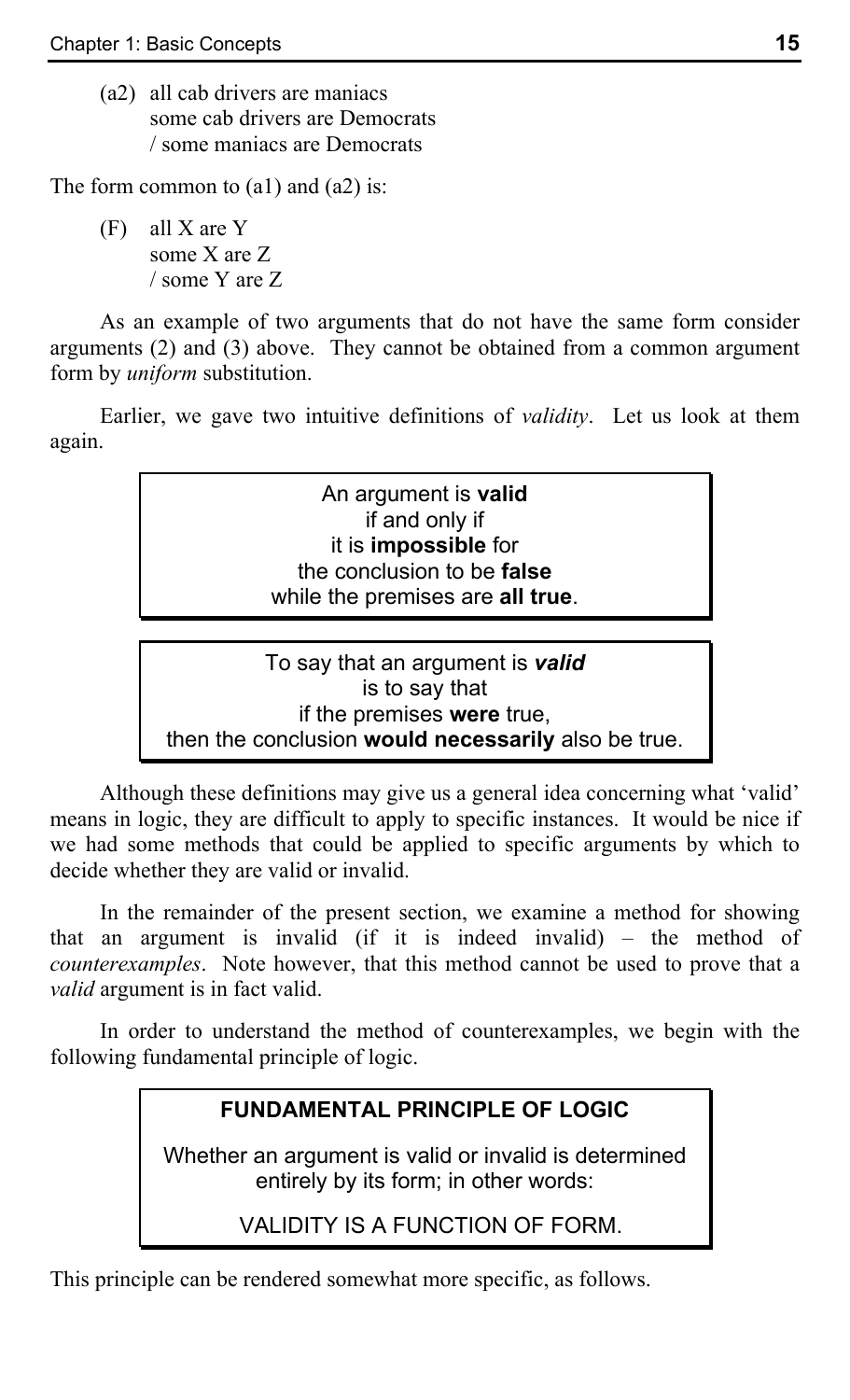#### **FUNDAMENTAL PRINCIPLE OF LOGIC**  (REWRITTEN)

If an argument is valid, then every argument *with the same form* is also valid.

If an argument is invalid, then every argument *with the same form* is also invalid.

 There is one more principle that we need to add before describing the method of counterexamples. Since the principle almost doesn't need to be stated, we call it the Trivial Principle, which is stated in two forms.

#### **THE TRIVIAL PRINCIPLE**

No argument with all true premises but a false conclusion is valid.

If an argument has all true premises but has a false conclusion, then it is invalid.

 The Trivial Principle follows from the definition of validity given earlier: an argument is valid if and only if it is impossible for the conclusion to be false while the premises are all true. Now, if the premises are all true, and the conclusion is in fact false, then it is possible for the conclusion to be false while the premises are all true. Therefore, if the premises are all true, and the conclusion is in fact false, then the argument is not valid that is, it is invalid.

 Now let's put all these ideas together. Consider the following concrete argument, and the corresponding argument form to its right.

| (A) all cats are mammals | $(F)$ all X are Y |
|--------------------------|-------------------|
| some mammals are dogs    | some Y are $Z$    |
| / some cats are dogs     | / some X are $Z$  |

First notice that whereas the premises of (A) are both true, the conclusion is false. Therefore, in virtue of the Trivial Principle, argument (A) is invalid. But if (A) is invalid, then in virtue of the Fundamental Principle (rewritten), *every* argument with the *same form* as (A) is also invalid.

 In other words, every argument with form (F) is invalid. For example, the following arguments are invalid.

- (a2) all cats are mammals some mammals are pets / some cats are pets
- (a3) all Lutherans are Protestants some Protestants are Democrats / some Lutherans are Democrats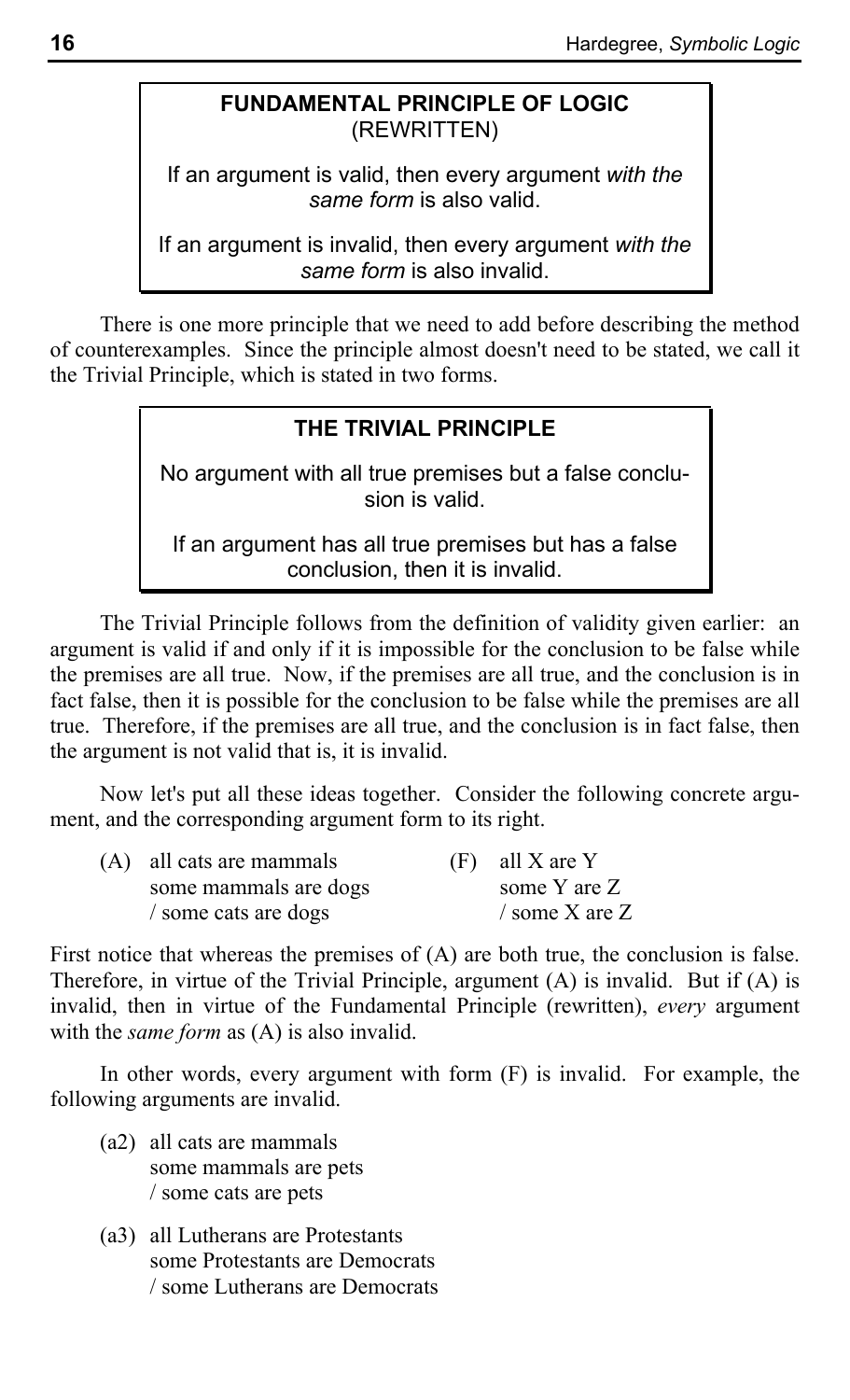Notice that the premises are both true and the conclusion is true, in both arguments (a2) and (a3). Nevertheless, both these arguments are *invalid*.

To say that  $(a2)$  (or  $(a3)$ ) is invalid is to say that the truth of the premises does not guarantee the truth of the conclusion – the premises do not support the conclusion. For example, it is possible for the conclusion to be false even while the premises are both true. Can't we imagine a world in which all cats are mammals, some mammals are pets, but no cats are pets. Such a world could in fact be easily brought about by a dastardly dictator, who passed an edict prohibiting cats to be kept as pets. In this world, all cats are mammals (that hasn't changed!), some mammals are pets (e.g., dogs), yet no cats are pets (in virtue of the edict proclaimed by the dictator).

 Thus, in argument (a2), it is *possible* for the conclusion to be false while the premises are both true, which is to say that (a2) is *invalid*.

 In demonstrating that a particular argument is invalid, it may be difficult to *imagine* a world in which the premises are true but the conclusion is false. An easier method, which does not require one to imagine unusual worlds, is the method of counterexamples, which is based on the following definition and principle, each stated in two forms.

- A. A *counterexample* to an **argument form** is any substitution instance (not necessarily uniform) of that form having true premises but a false conclusion.
- B. A *counterexample* to a **concrete argument** A is any concrete argument that
	- (1) has the **same form** as  $\mathcal{A}$
	- (2) has all true premises
	- (3) has a false conclusion

#### **PRINCIPLE OF COUNTEREXAMPLES**

- A. An argument (form) is **invalid** if it admits a counterexample.
- B. An argument (form) is **valid** only if it does not admit any counterexamples.

The Principle of Counterexamples follows our earlier principles and the definition of the term 'counterexample'. One might reason as follows: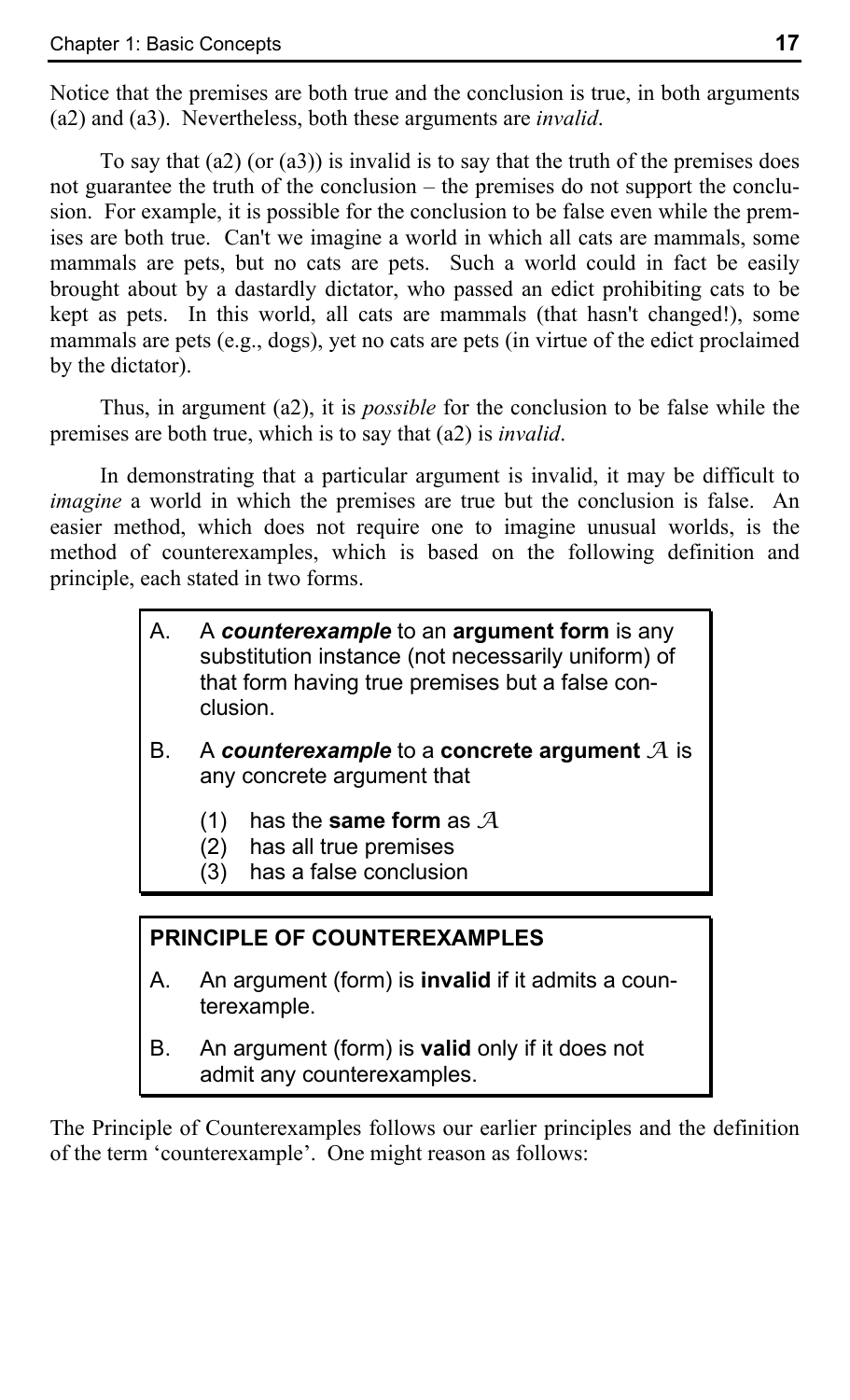Suppose argument  $A$  admits a counterexample. Then there is another argument  $A^*$  such that:

- (1)  $A^*$  has the same form as  $A$ ,
- (2)  $A^*$  has all true premises, and
- (3)  $A^*$  has a false conclusion.

Since  $\mathcal{A}^*$  has all true premises but a false conclusion,  $\mathcal{A}^*$  is invalid, in virtue of the Trivial Principle. But  $\mathcal A$  and  $\mathcal A^*$  have the same form, so in virtue of the Fundamental Principle, A is invalid also.

 According to the Principle of Counterexamples, one can demonstrate that an argument is *invalid* by showing that it admits a counterexample. As an example, consider the earlier arguments (a2) and (a3). These are both invalid. To see this, we merely look at the earlier argument (A), and note that it is a counterexample to both (a2) and (a3). Specifically, (A) has the same form as (a2) and (a3), it has all true premises, and it has a false conclusion. Thus, the existence of (A) demonstrates that (a2) and (a3) are *invalid*.

 Let us consider two more examples. In each of the following, an invalid argument is given, and a counterexample is given to its right.

| (a4) | no cats are dogs<br>no dogs are apes<br>/ no cats are apes                         | (c4) | no men are women<br>no women are fathers<br>/ no men are fathers         |
|------|------------------------------------------------------------------------------------|------|--------------------------------------------------------------------------|
|      | (a5) all humans are mammals<br>no humans are reptiles<br>/ no mammals are reptiles |      | (c5) all men are humans<br>no men are mothers<br>/ no humans are mothers |

In each case, the argument to the right has the same form as the argument to the left; it also has all true premises and a false conclusion. Thus, it demonstrates the *invalidity* of the argument to the left.

In (a4), as well as in (a5), the premises are true, and so is the conclusion; nevertheless, the conclusion does *not follow* from the premises, and so the argument is invalid. For example, if (a4) were valid, then (c4) would be valid also, since they have exactly the same form. But (c4) is not valid, because it has a false conclusion and all true premises. So, (c4) is not valid either. The same applies to (a5) and (c5).

 If all we know about an argument is whether its premises and conclusion are true or false, then usually we cannot say whether the argument is valid or invalid. In fact, there is only one case in which we can say: when the premises are all true, and the conclusion is false, the argument is definitely *invalid* (by the Trivial Principle). However, in all other cases, we cannot say, one way or the other; we need *additional* information about the *form* of the argument.

This is summarized in the following table.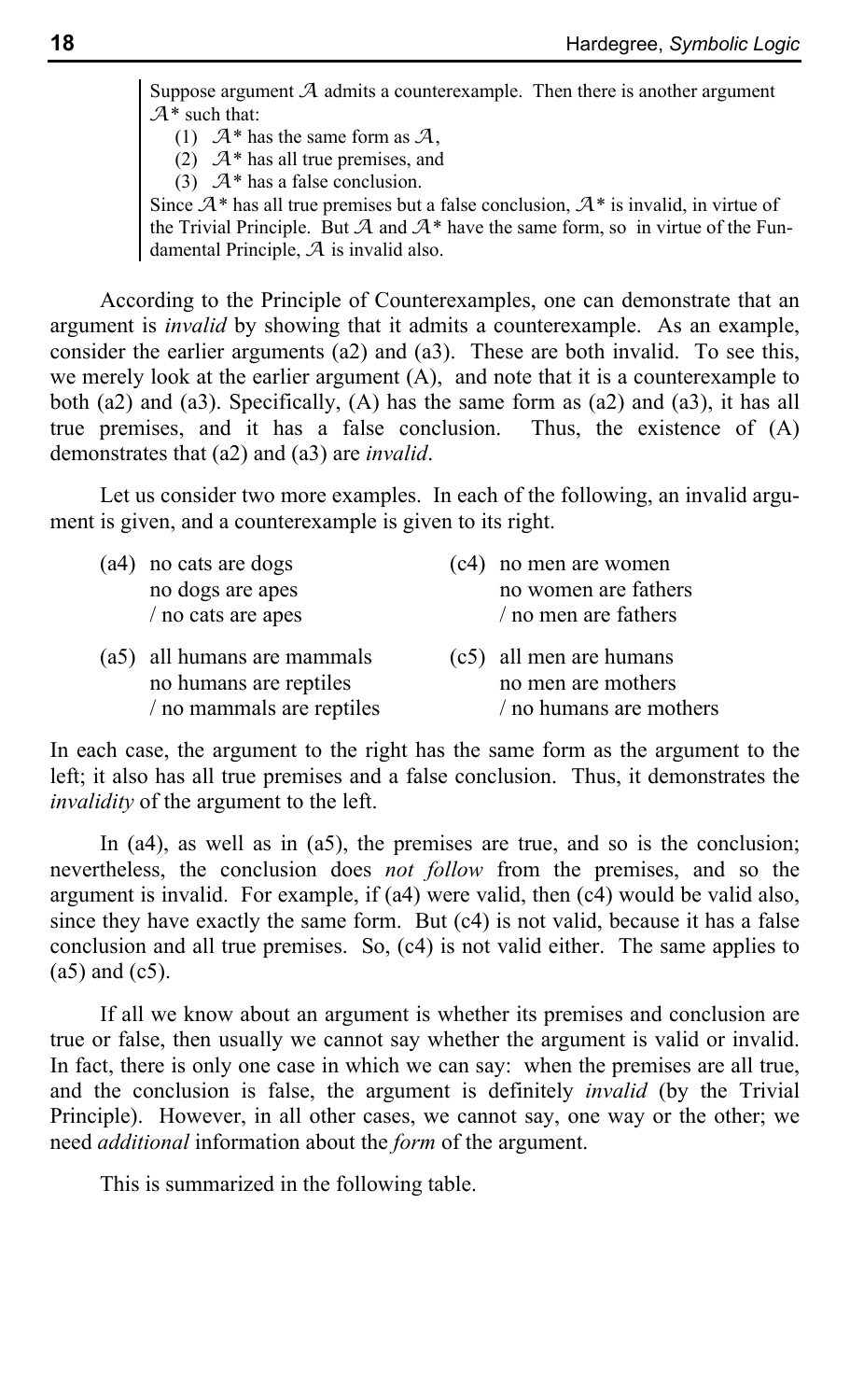| <b>PREMISES</b> | <b>CONCLUSION</b> | <b>VALID OR INVALID?</b>   |
|-----------------|-------------------|----------------------------|
| all true        | true              | can't tell; need more info |
| all true        | false             | definitely invalid         |
| not all true    | true              | can't tell; need more info |
| not all true    | false             | can't tell; need more info |

#### **9. EXAMPLES OF VALID ARGUMENTS IN SYLLOGISTIC LOGIC**

 In the previous section, we examined a few examples of invalid arguments in syllogistic logic. In each case of an invalid argument we found a counterexample, which is an argument with the same form, having all true premises but a false conclusion.

 In the present section, we examine a few examples of valid syllogistic arguments (also called valid *syllogisms*). At present we have no method to demonstrate that these arguments are in fact valid; this will come in later sections of this chapter.

 Note carefully: if we cannot find a counterexample to an argument, it does not mean that no counterexample exists; it might simply mean that we have not looked hard enough. Failure to find a counterexample is not proof that an argument is valid.

 Analogously, if I claimed "all swans are white", you could refute me simply by finding a swan that isn't white; this swan would be a counterexample to my claim. On the other hand, if you could not find a non-white swan, I could not thereby say that my claim was proved, only that it was *not disproved yet*.

 Thus, although we are going to examine some examples of valid syllogisms, we do not presently have a technique to prove this. For the moment, these merely serve as examples.

The following are all valid syllogistic argument *forms*.

- $(f1)$  all X are Y all Y are Z / all X are Z
- (f2) all X are Y some X are Z / some Y are Z
- (f3) all X are Z no Y are Z / no X are Y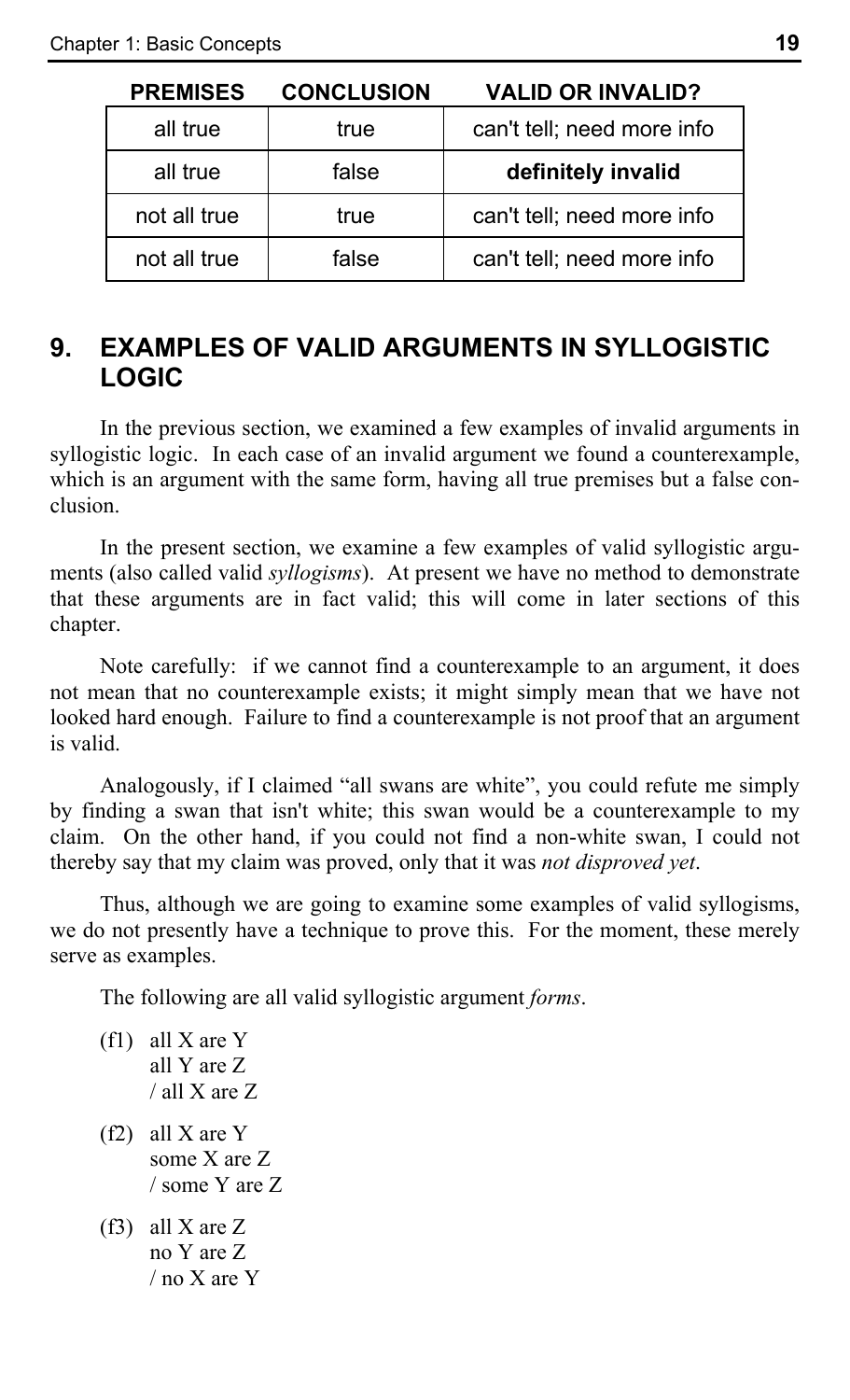(f4) no X are Y some Y are Z / some Z are not X

To say that (f1)-(f4) are valid argument forms is to say that every argument obtained from them by substitution is a valid argument.

 Let us examine the first argument form (f1), since it is by far the simplest to comprehend. Since (f1) is valid, every substitution instance is valid. For example the following arguments are all valid.

| (1a) all cats are mammals<br>all mammals are vertebrates<br>/ all cats are vertebrates           | T<br>T<br>T                           |
|--------------------------------------------------------------------------------------------------|---------------------------------------|
| (1b) all cats are reptiles<br>all reptiles are vertebrates<br>/ all cats are vertebrates         | F<br>T<br>T                           |
| (1c) all cats are animals<br>all animals are mammals<br>/ all cats are mammals                   | T<br>F<br>T                           |
| (1d) all cats are reptiles<br>all reptiles are mammals<br>/ all cats are mammals                 | F<br>$\mathbf{F}$<br>T                |
| (1e) all cats are mammals<br>all mammals are reptiles<br>/ all cats are reptiles                 | T<br>F<br>F                           |
| (1f) all cats are reptiles<br>all reptiles are cold-blooded<br>/ all cats are cold-blooded       | F<br>T<br>F                           |
| (1g) all cats are dogs<br>all dogs are reptiles<br>/ all cats are reptiles                       | F<br>F<br>F                           |
| (1h) all Martians are reptiles<br>all reptiles are vertebrates<br>/ all Martians are vertebrates | $\overline{?}$<br>Т<br>$\overline{?}$ |

 In the above examples, a number of possibilities are exemplified. It is possible for a valid argument to have all true premises and a true conclusion  $- (1a)$ ; it is possible for a valid argument to have some false premises and a true conclusion – (1b)-(1c); it is possible for a valid argument to have all false premises and a true conclusion  $- (1d)$ ; it is possible for a valid argument to have all false premises and a false conclusion  $-(1g)$ .

 On the other hand, it is not possible for a valid argument to have all true premises and a false conclusion – no example of this.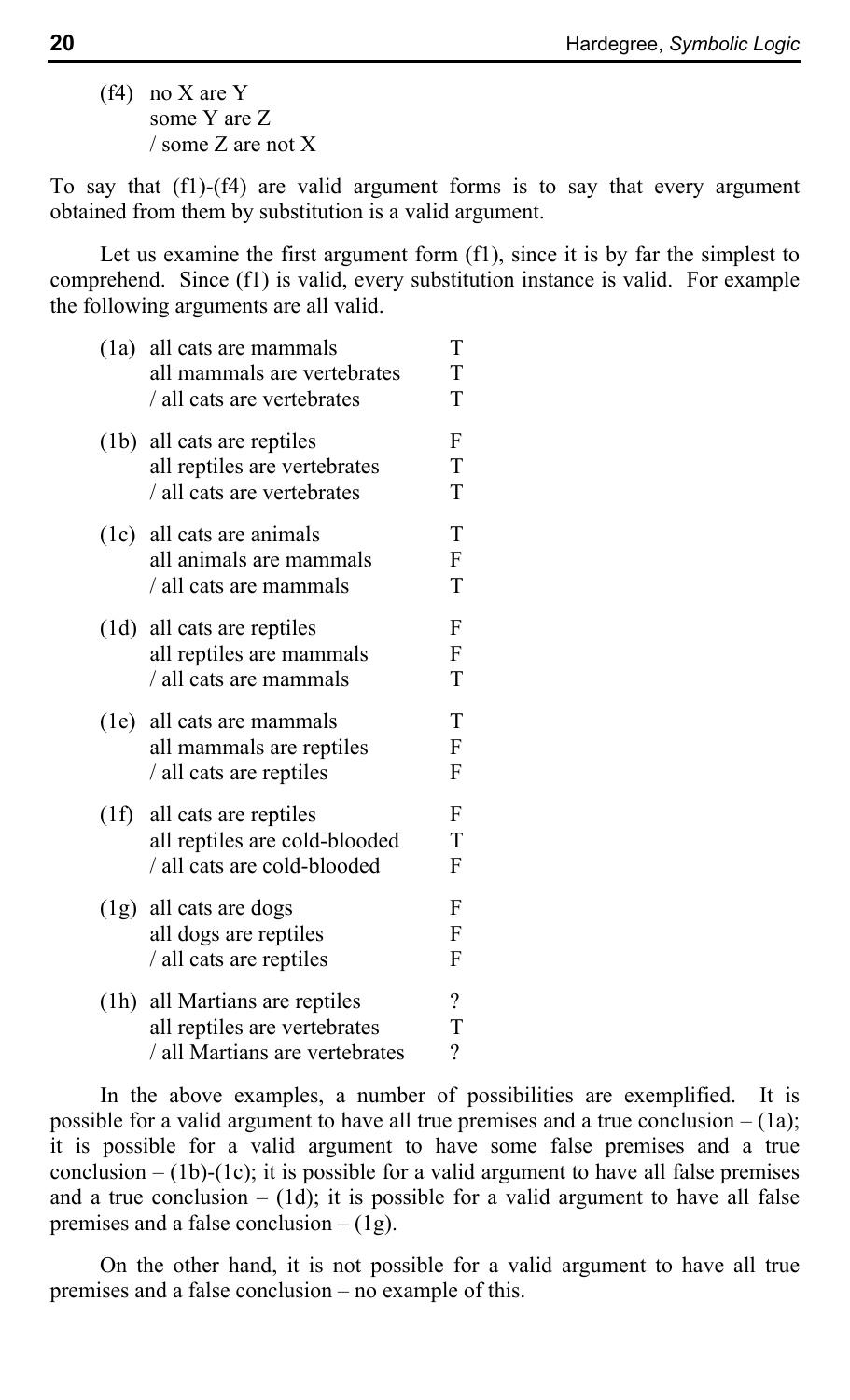In the case of argument (1h), we don't know whether the first premise is true or whether it is false. Nonetheless, the argument is valid; that is, if the first premise *were* true, then the conclusion *would necessarily* also be true, since the second premise is true.

 The truth or falsity of the premises and conclusion of an argument is not crucial to the validity of the argument. To say that an argument is valid is simply to say that the conclusion *follows from* the premises.

 The truth or falsity of the premises and conclusion may not even arise, as for example in a fictional story. Suppose I write a science fiction story, and suppose this story involves various classes of people (human or otherwise!), among them being Gargatrons and Dacrons. Suppose I say the following about these two classes.

- (1) all Dacrons are thieves
- (2) no Gargatrons are thieves

(the latter is equivalent to: no thieves are Gargatrons).

 What could the reader immediately conclude about the relation between Dacrons and Gargatrons?

(3) no Dacrons are Gargatrons (or: no Gargatrons are Dacrons)

I (the writer) would not have to say this explicitly for it to be true in my story; I would not have to say it for you (the reader) to know that it is true in my story; it follows from other things already stated. Furthermore, if I (the writer) were to introduce a character in a later chapter call it Persimion (unknown gender!), and if I were to say that Persimion is both a Dacron and a Gargatron, then I would be guilty of *logical inconsistency* in the story.

 I would be guilty of inconsistency, because it is not possible for the first two statements above to be true without the third statement also being true. The third statement *follows from* the first two. There is no world (real or imaginary) in which the first two statements are true, but the third statement is false.

 Thus, we can say that statement (3) follows from statements (1) and (2) without having any idea whether they are true or false. All we know is that in any world (real or imaginary), if (1) and (2) are true, then (3) must also be true.

 Note that the argument from (1) and (2) to (3) has the form (F3) from the beginning of this section.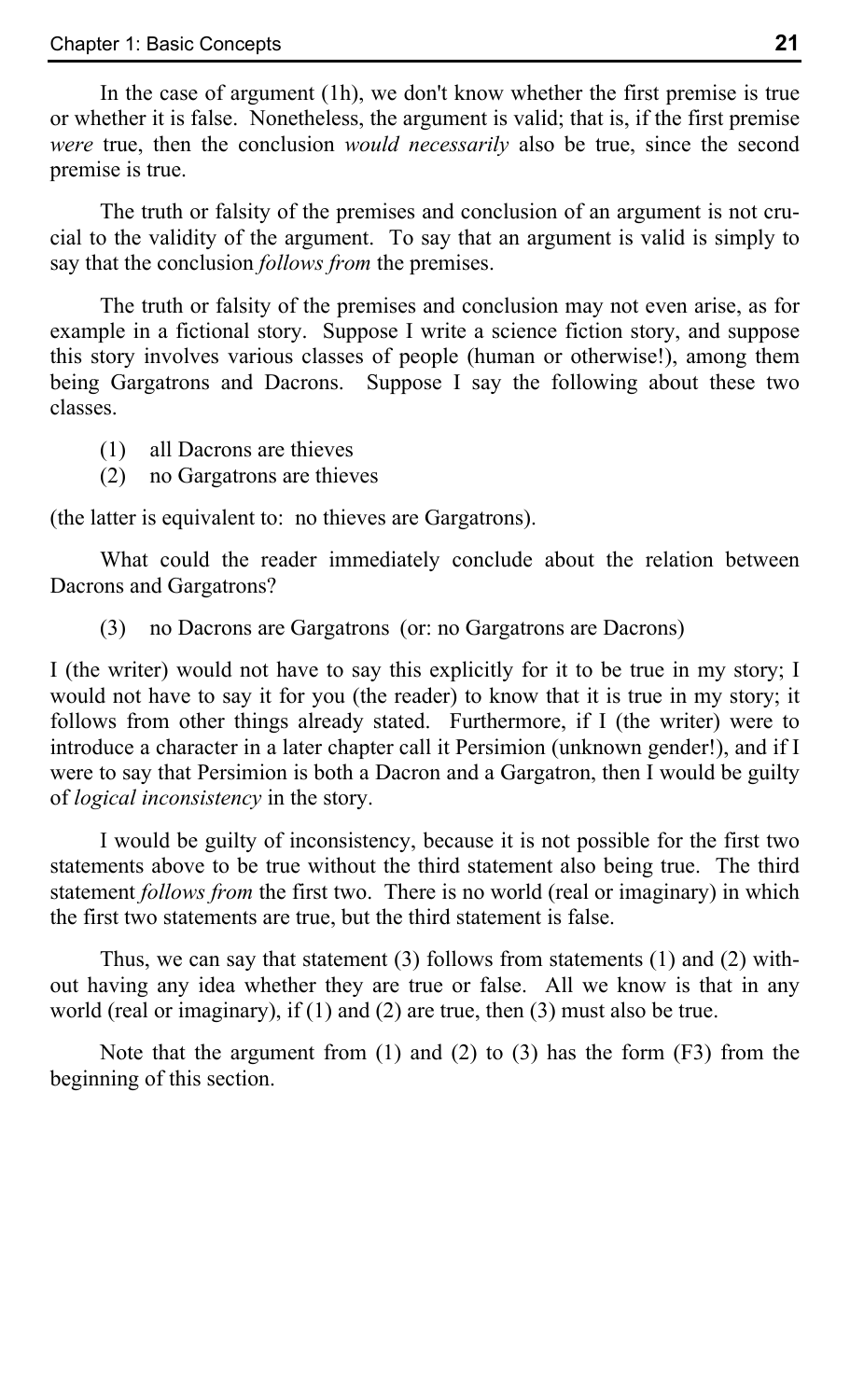# **10. EXERCISES FOR CHAPTER 1**

# **EXERCISE SET A**

For each of the following say whether the statement is true (T) or false (F).

- 1. In any valid argument, the premises are all true.
- 2. In any valid argument, the conclusion is true.
- 3. In any valid argument, if the premises are all true, then the conclusion is also true.
- 4. In any factually correct argument, the premises are all true.
- 5. In any factually correct argument, the conclusion is true.
- 6. In any sound argument, the premises are all true.
- 7. In a sound argument the conclusion is true.
- 8. Every sound argument is factually correct.
- 9. Every sound argument is valid.
- 10. Every factually correct argument is valid.
- 11. Every factually correct argument is sound.
- 12. Every valid argument is factually correct.
- 13. Every valid argument is sound.
- 14. Every valid argument has a true conclusion.
- 15. Every factually correct argument has a true conclusion.
- 16. Every sound argument has a true conclusion.
- 17. If an argument is valid and has a false conclusion, then it must have at least one false premise.
- 18. If an argument is valid and has a true conclusion, then it must have all true premises.
- 19. If an argument is valid and has at least one false premise then its conclusion must be false.
- 20. If an argument is valid and has all true premises, then its conclusion must be true.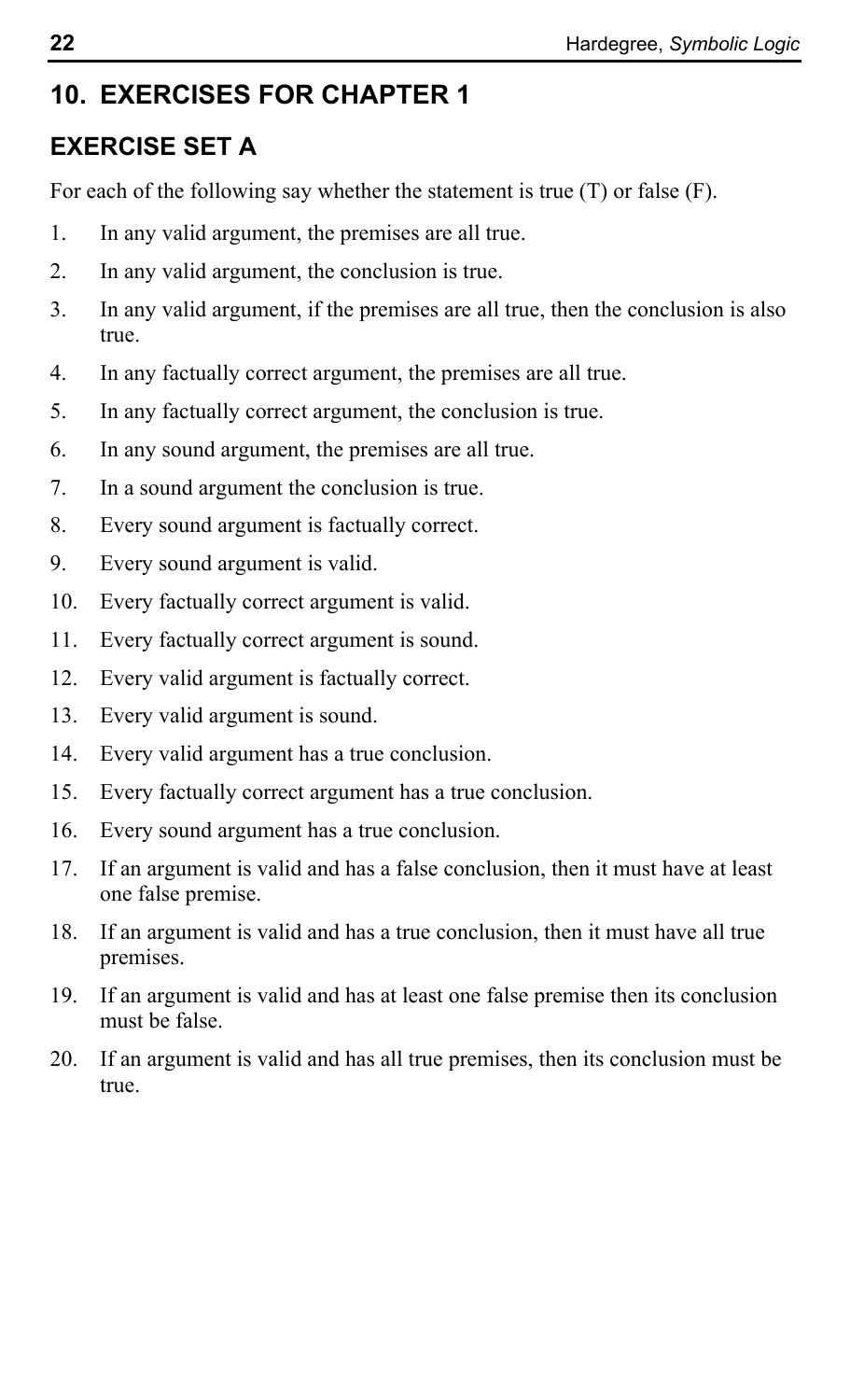### **EXERCISE SET B**

In each of the following, you are given an argument to analyze. In each case, answer the following questions.

- (1) Is the argument **factually correct**?
- (2) Is the argument **valid**?
- (3) Is the argument **sound**?

Note that in many cases, the answer might legitimately be "can't tell". For example, in certain cases in which one does not know whether the premises are true or false, one cannot decide whether the argument is factually correct, and hence on cannot decide whether the argument is sound.

- 1. all dogs are reptiles all reptiles are Martians / all dogs are Martians
- 2. some dogs are cats all cats are felines / some dogs are felines
- 3. all dogs are Republicans some dogs are flea-bags / some Republicans are flea-bags
- 4. all dogs are Republicans some Republicans are flea-bags / some dogs are flea-bags
- 5. some cats are pets some pets are dogs / some cats are dogs
- 6. all cats are mammals all dogs are mammals / all cats are dogs
- 7. all lizards are reptiles no reptiles are warm-blooded / no lizards are warm-blooded
- 8. all dogs are reptiles no reptiles are warm-blooded / no dogs are warm-blooded
- 9. no cats are dogs no dogs are cows / no cats are cows
- 10. no cats are dogs some dogs are pets / some pets are not cats
- 11. only dogs are pets some cats are pets / some cats are dogs
- 12. only bullfighters are macho Max is macho / Max is a bullfighter
- 13. only bullfighters are macho Max is a bullfighter / Max is macho
- 14. food containing DDT is dangerous everything I cook is dangerous / everything I cook contains DDT
- 15. the only dogs I like are collies Sean is a dog I like / Sean is a collie
- 16. the only people still working these exercises are masochists I am still working on these exercises / I am a masochist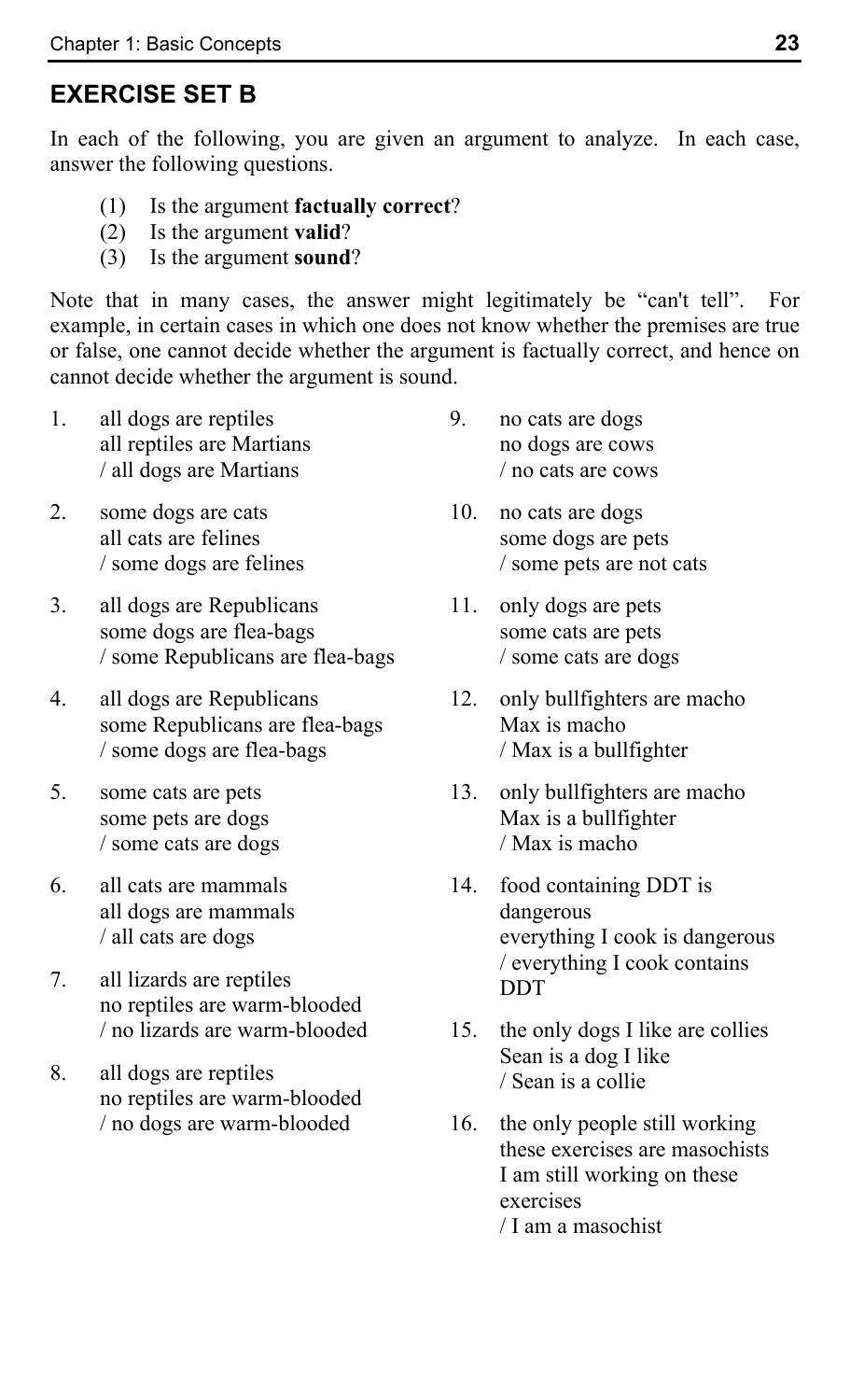#### **EXERCISE SET C**

 In the following, you are given several syllogistic arguments (some valid, some invalid). In each case, attempt to construct a counterexample. A valid argument does not admit a counterexample, so in some cases, you will not be able to construct a counterexample.

- 1. all dogs are reptiles all reptiles are Martians / all dogs are Martians
- 2. all dogs are mammals some mammals are pets / some dogs are pets
- 3. all ducks waddle nothing that waddles is graceful / no duck is graceful
- 4. all cows are eligible voters some cows are stupid / some eligible voters are stupid
- 5. all birds can fly some mammals can fly / some birds are mammals
- 6. all cats are vertebrates all mammals are vertebrates / all cats are mammals
- 7. all dogs are Republicans some Republicans are flea-bags / some dogs are flea-bags
- 8. all turtles are reptiles no turtles are warm-blooded / no reptiles are warm-blooded
- 9. no dogs are cats no cats are apes / no dogs are apes
- 10. no mammals are cold-blooded some lizards are cold-blooded / some mammals are not lizards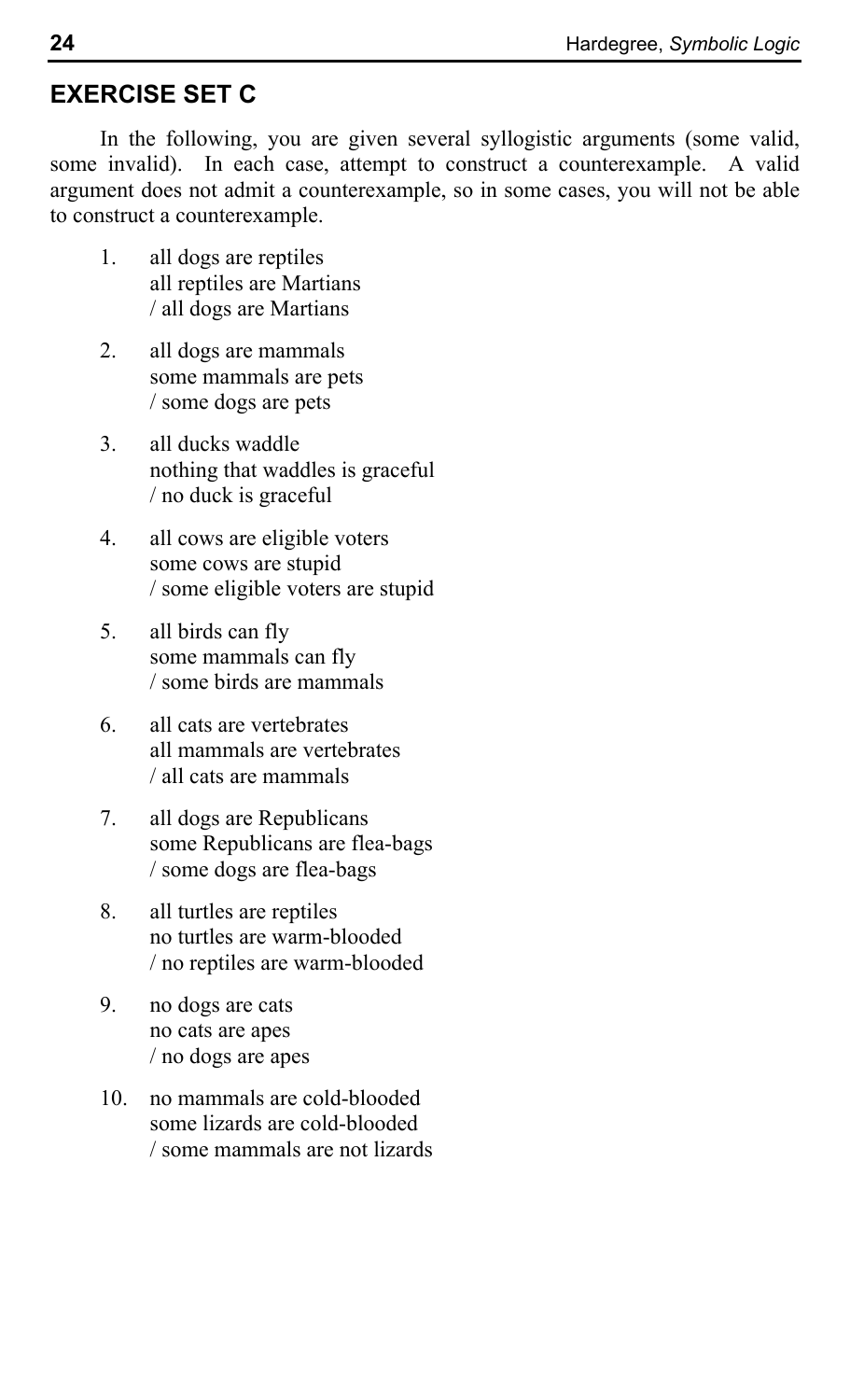# **11. ANSWERS TO EXERCISES FOR CHAPTER 1**

# **EXERCISE SET A**

- 
- 2. False 12. False
- 3. True 13. False
- 
- 
- 
- 7. True 17. True
- 
- 
- 

# **EXERCISE SET B**

| 1. | factually correct?<br>valid?<br>sound? | NO<br><b>YES</b><br>NO             |
|----|----------------------------------------|------------------------------------|
| 2. | factually correct?<br>valid?<br>sound? | NO<br><b>YES</b><br>N <sub>O</sub> |
| 3. | factually correct?<br>valid?<br>sound? | NO<br><b>YES</b><br>N <sub>O</sub> |
| 4. | factually correct?<br>valid?<br>sound? | N <sub>O</sub><br>NO<br>NO         |
| 5. | factually correct?<br>valid?<br>sound? | <b>YES</b><br>NO<br>NO             |
| 6. | factually correct?<br>valid?<br>sound? | <b>YES</b><br>NO<br>NO             |
| 7. | factually correct?<br>valid?<br>sound? | <b>YES</b><br><b>YES</b><br>YES    |
| 8. | factually correct?<br>valid?<br>sound? | NO<br><b>YES</b><br>NO             |

| 9.  | factually correct?<br>valid?<br>sound? | <b>YES</b><br>NO<br>NO                         |
|-----|----------------------------------------|------------------------------------------------|
| 10. | factually correct?<br>valid?<br>sound? | <b>YES</b><br><b>YES</b><br><b>YES</b>         |
| 11. | factually correct?<br>valid?<br>sound? | N <sub>O</sub><br><b>YES</b><br>NO             |
| 12. | factually correct?<br>valid?<br>sound? | NO <sub></sub><br><b>YES</b><br>N <sub>O</sub> |
| 13. | factually correct?<br>valid?<br>sound? | NO<br>NO<br>NO                                 |
| 14. | factually correct?<br>valid?<br>sound? | can't tell<br>NO<br>NO                         |
| 15. | factually correct?<br>valid?<br>sound? | can't tell<br><b>YES</b><br>can't tell         |
| 16. | factually correct?<br>valid?<br>sound? | can't tell<br><b>YES</b><br>can't tell         |

- 
- 4. True 14. False
- 5. False 15. False
- 6. True 16. True
	-
- 8. True 18. False
- 9. True 19. False
- 10. False 20. True